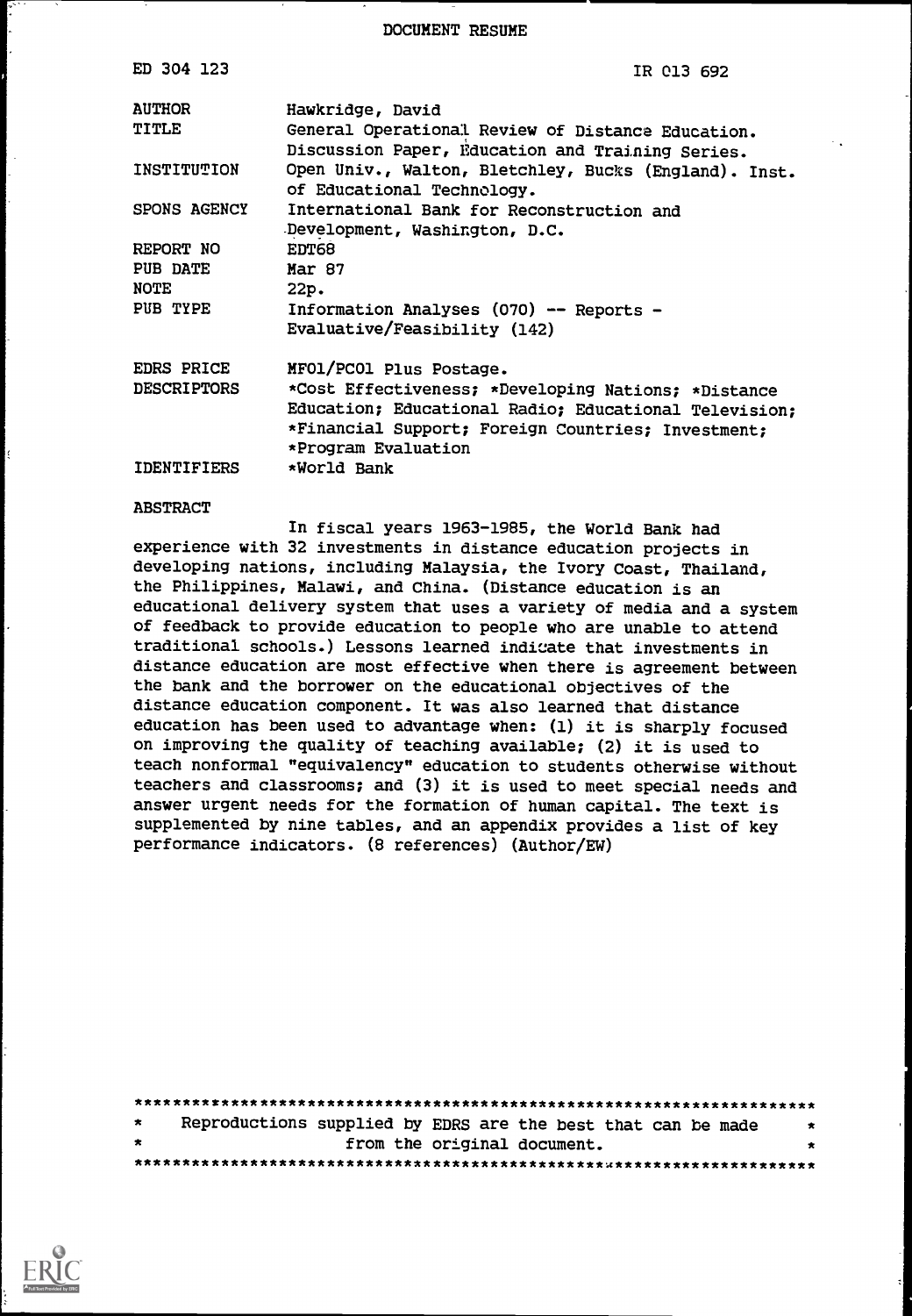$18$   $1937$ 

THE WORLD BANK

U.S. DEPARTMENT OF EDUCATION Office ot Educational Research and Improvement EDUCATIONAL RESOURCES INFORMATION<br>CENTER (ERIC)

\*Du: document has been reproduced as rece.ved from the person or organization

ţ,

- originating rl Minor Changes have been made to improve reproduction Quality
- Points of view or opinions stated in this docu-<br>ment :do: not: necessarily: represent: official<br>OERI position or policy

Discussion Paper

EDUCATION AND TRAINING SERIES



Education and Training Department **Education and Training Department** Operations Policy Staff

 $LR013692$ 

ŀ,

"PERMISSION TO REPRODUCE THIS MATERIAL HAS BEEN GRANTED BY E.S. Henderson

TO THE EDUCATIONAL RESOURCES INFORMATION CENTER (ERIC)."

 $\mathcal{L}^{\text{max}}$ 

The views presented here are those of the author(s), and they should not be interpreted as reflecting those of the World Bank.



 $\mathcal{Z}$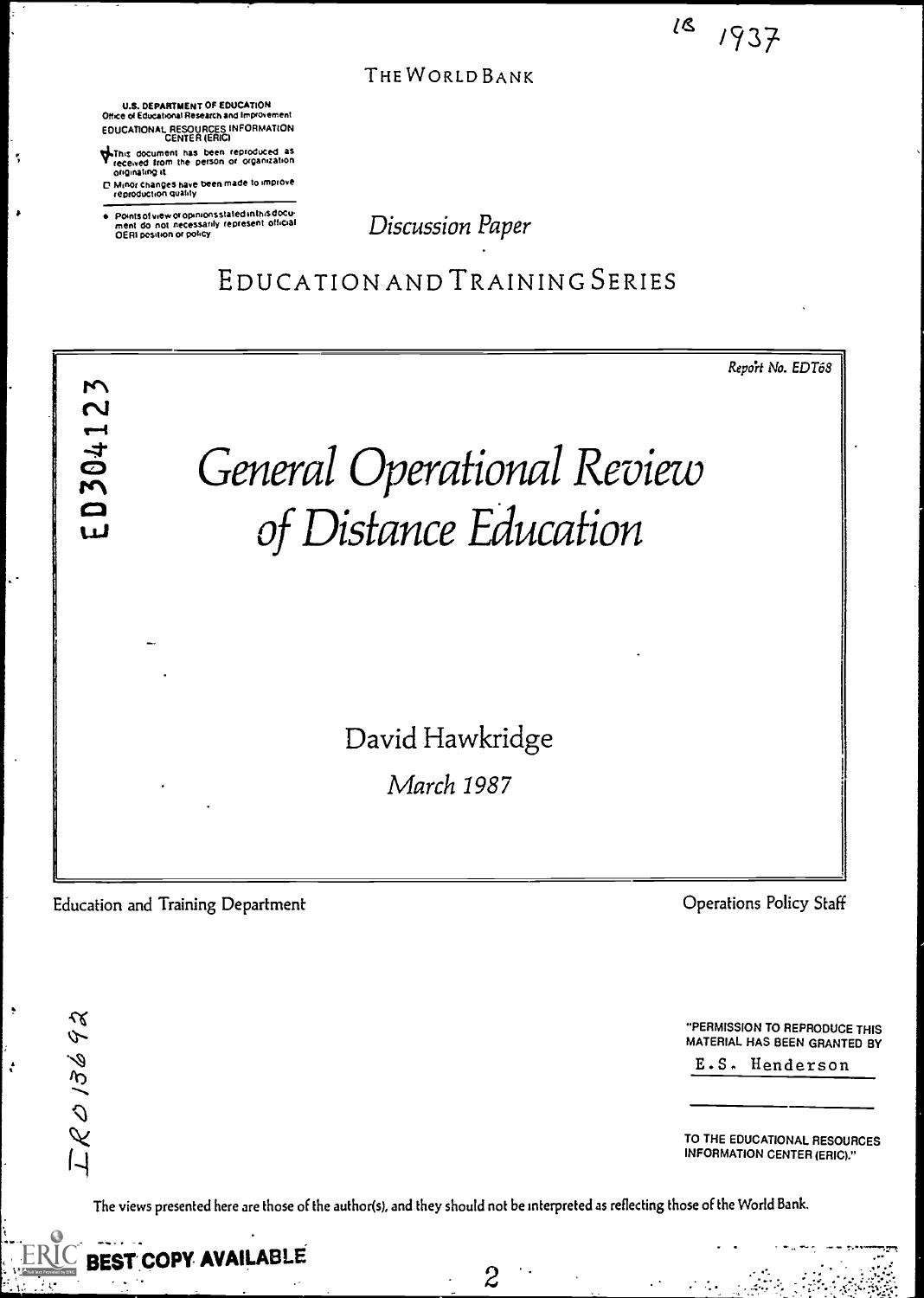Discussion Paper Education and Training Series Report No. EDT68

# GENERAL OPERATIONAL REVIEW OF DISTANCE EDUCATION

David Hawkridge (consultant)

Education Policy Division Education and Training Department

March 1987

The World Bank does not accept responsibility for the views expressed herein, which are those of the author(s) and should not be attributed to the World Bank or its affiliated organizations. The findings, interpretations, and conclusions are the results of research or analysis supported by the Bank; they do not necessaril; represent official policy of the Bank.

Copyright © 1987 The International Bank for Reconstruction and Development/ The World Bank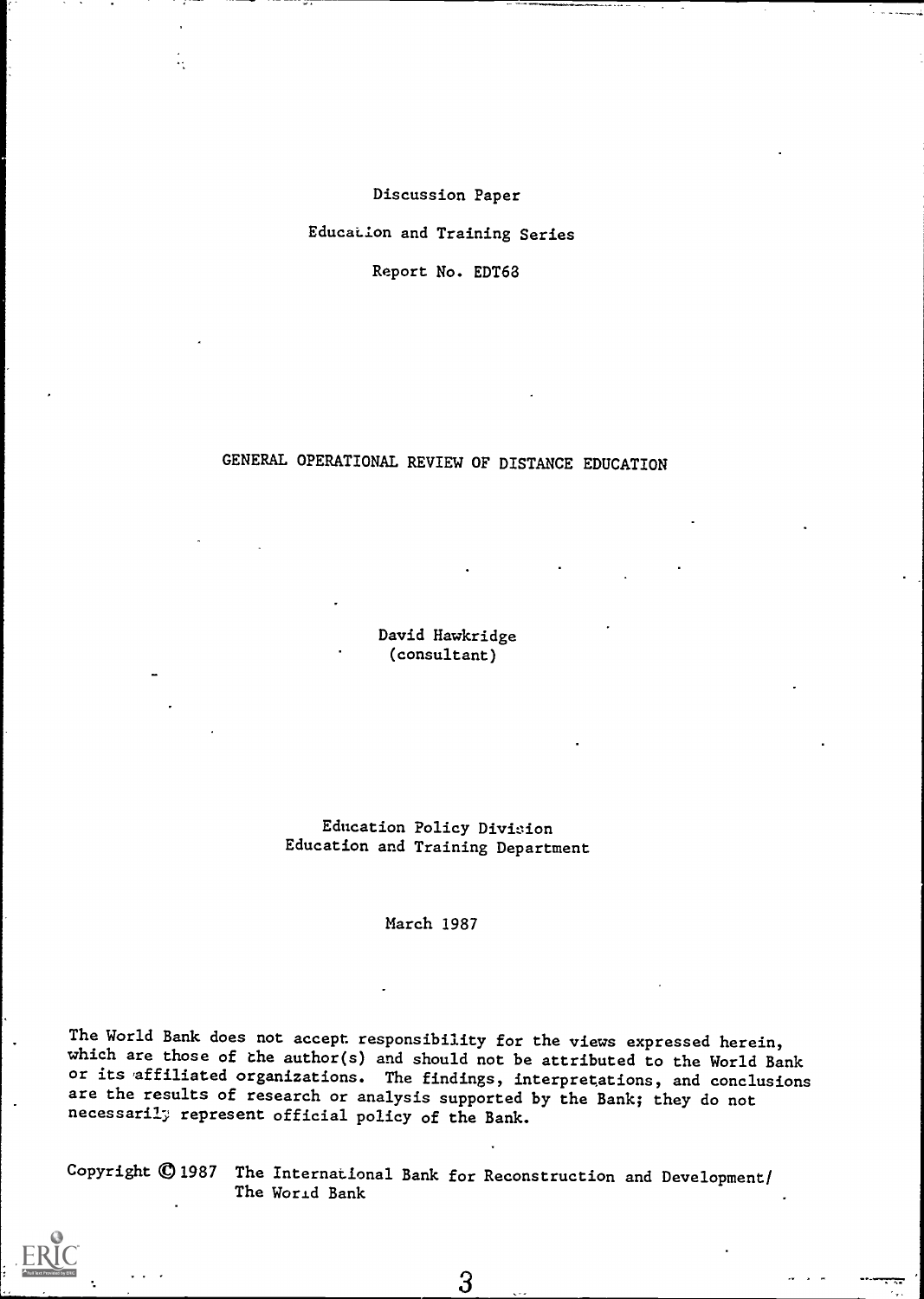### **ABSTRACT**

This study reviews Bank experience in FY63-FY85 with 32 investments in distance education projects. Distance education is an educational delivery system that uses a variety of media and a system of feedback to provide education to people who are unable to attend traditional schools. Lessons learned indicate that investments in distance eduction are most effective when there is agreement between the Bank and the Borrower on the educational objectives of the distance education component. Distance education has been used to advantage when (a) it is sharply focussed on improving the quality of teaching available; (b) it is used to teach nonformal "equivalency" education to students otherwise without teachers or classrooms; and (c) it is used to meet social demands and answer urgent needs for formation of human capital.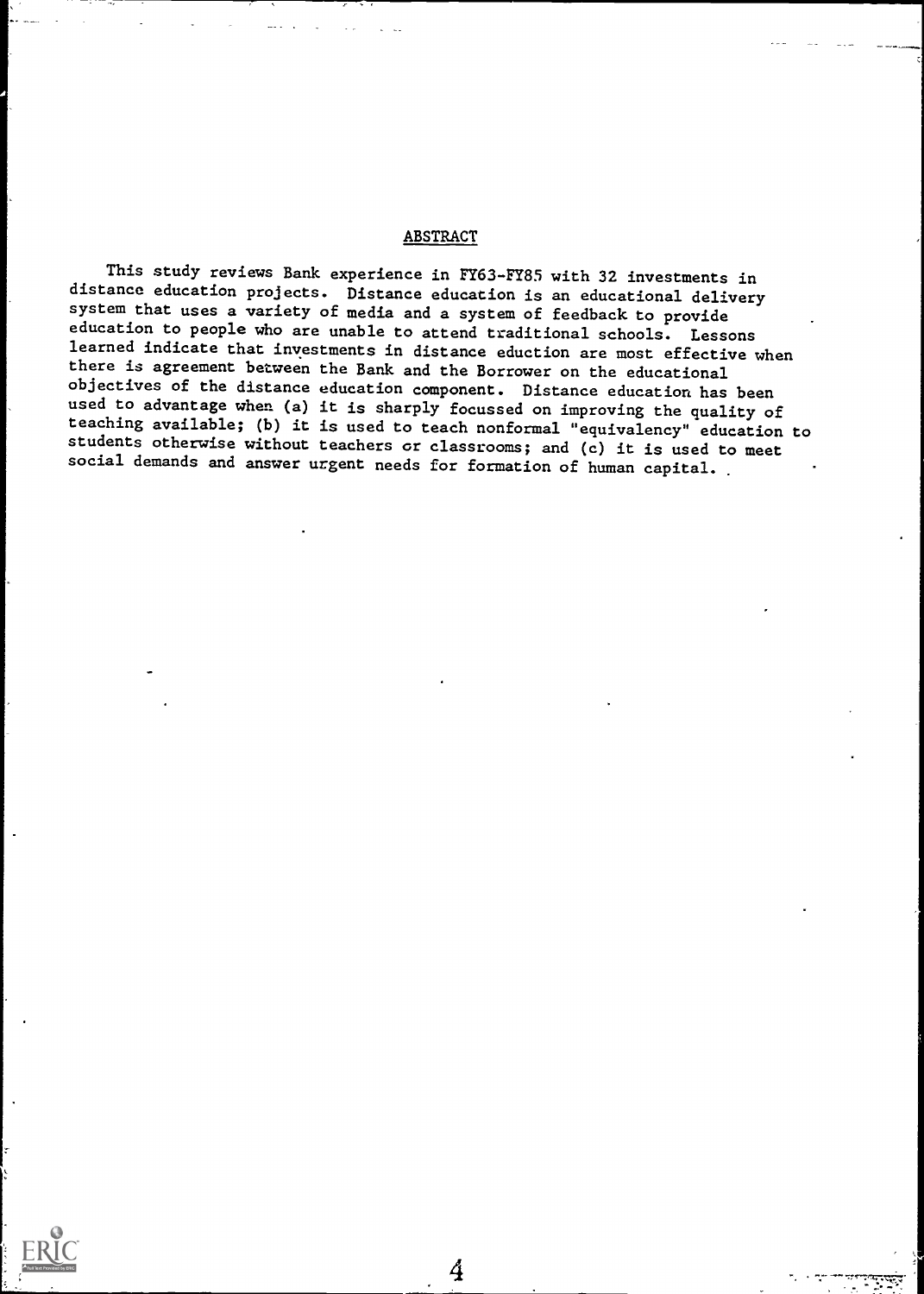# Acknowledgements

Dean Jamison commissioned this 15-day study. Shigenari Futagami helped to identify relevant projects, as did Chialing Yang, w ho also collected much basic data and checked the figures. Barbara Searle's GOR on textbooks served as a model, and she offered further advice. Akl iluHabte, Nat Coletta, Richard Durstine, Shigenari Futagami, Clifford Gilpin, Ralph Harbison, Dean Jamison, Himelda Martinez, Peter Moock, Ralph Romain, Yves Tencalla, Adrian Verspoor and Larry Wolff gave me the benefit of their views. I am grateful to all of them, and to Keith Harry of the International Documentation Centre at the Open University, who helped me to find additional research data.

 $\overline{5}$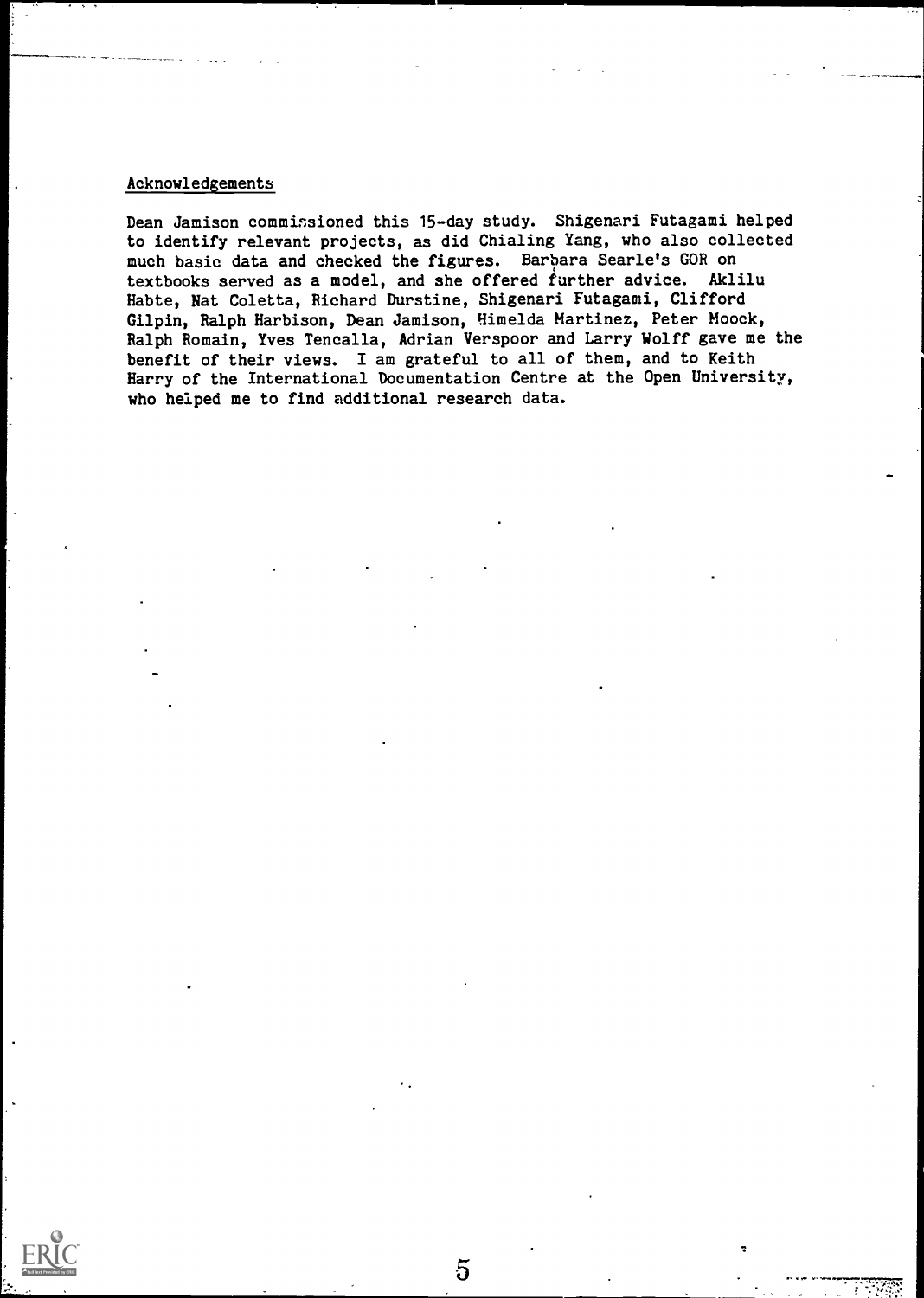# Table of Contents

|                                                                                                                                             | Page No.              |
|---------------------------------------------------------------------------------------------------------------------------------------------|-----------------------|
|                                                                                                                                             |                       |
|                                                                                                                                             | $\overline{2}$        |
| THE BANK'S EXPERIENCE WITH DISTANCE EDUCATION 2 - 7                                                                                         |                       |
| CASE STUDIES OF BANK PROJECTS WITH DISTANCE<br>Malaysia II & III<br>Ivory Coast I<br>Thailand V<br>Philippines V<br>Malawi III & V $9 - 10$ | 7<br>8<br>8<br>9<br>9 |
| COST-EFFECTIVENESS OF THE BANK'S DISTANCE                                                                                                   |                       |
| NON-BANK DISTANCE EDUCATION SYSTEMS IN LDCs 11 - 13                                                                                         |                       |
| LESSONS FROM THE BANK'S EXPERIENCE 13                                                                                                       |                       |
|                                                                                                                                             |                       |
| APPENDIX:<br>Key Performance Indicators for<br>Distance Education 15                                                                        |                       |

# Tables

| Table 1: Bank Education Projects Incorporating<br>Distance Education, FY63-85, by Financial Year 3 |  |
|----------------------------------------------------------------------------------------------------|--|
| Table 2: Bank Education Projects Incorporating<br>Distance Education, FY63-85, by Period 3         |  |
| Table 3: Bank Education Projects Incorporating<br>Distance Education, FY63-85, by Medium           |  |
| Table 4: Bank Education Projects Incorporating<br>Distance Education, FY63-85, by Region and       |  |

6

÷

٠,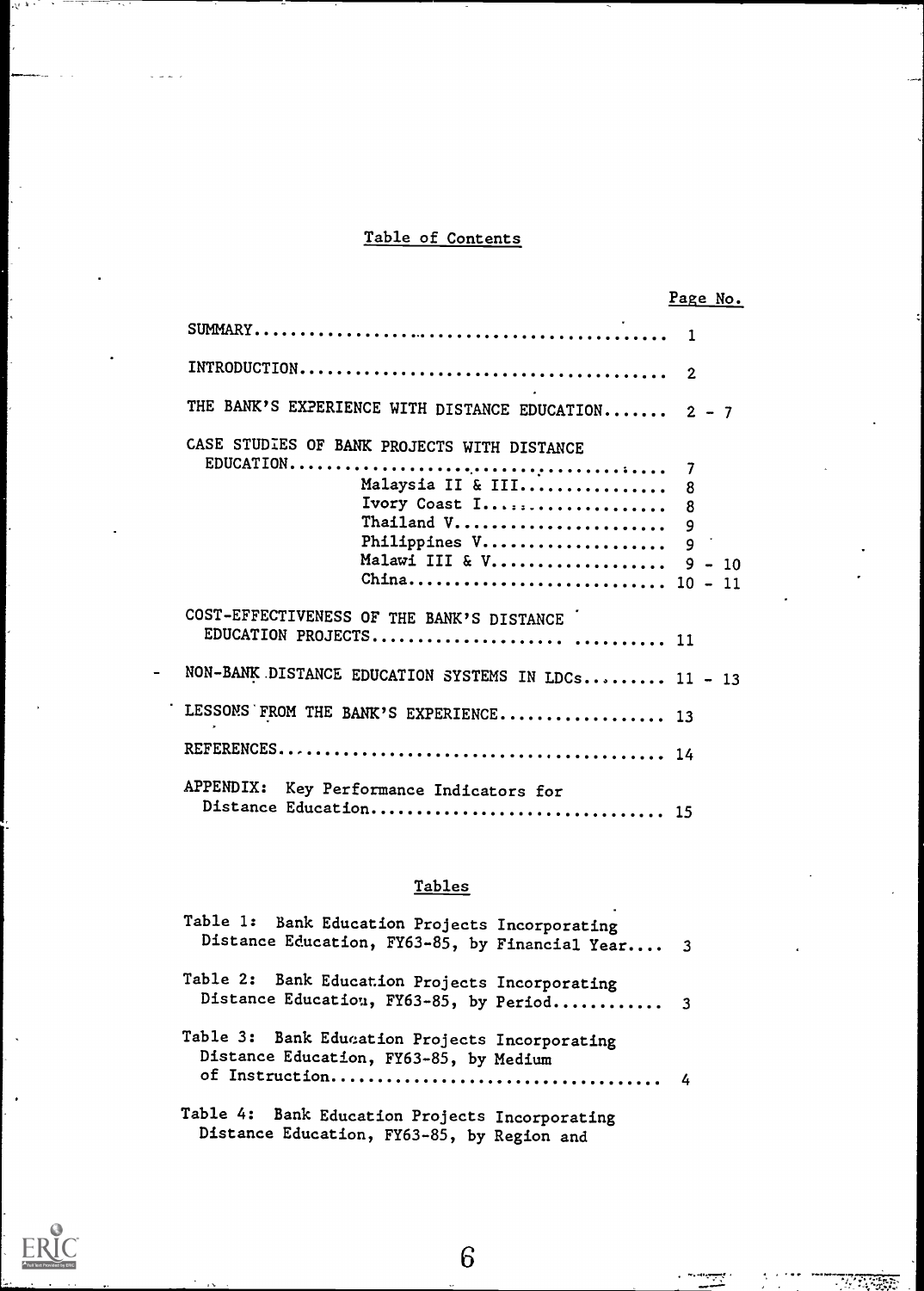| Table 5: Bank Education Projects Incorporating<br>Distance Education, FY63-85, by Region 5                             |  |
|------------------------------------------------------------------------------------------------------------------------|--|
| Table 6: Bank Education Projects Incorporating<br>Distance Education, FY63-85, by Level and<br>Instructional Setting 6 |  |
| Table 7: Bank Education Projects Incorporating<br>Distance Education, FY63-85, by Extent of                            |  |
| Table 8: Selected Bank Education Projects                                                                              |  |
| Table 9: Other Distance Education Systems                                                                              |  |

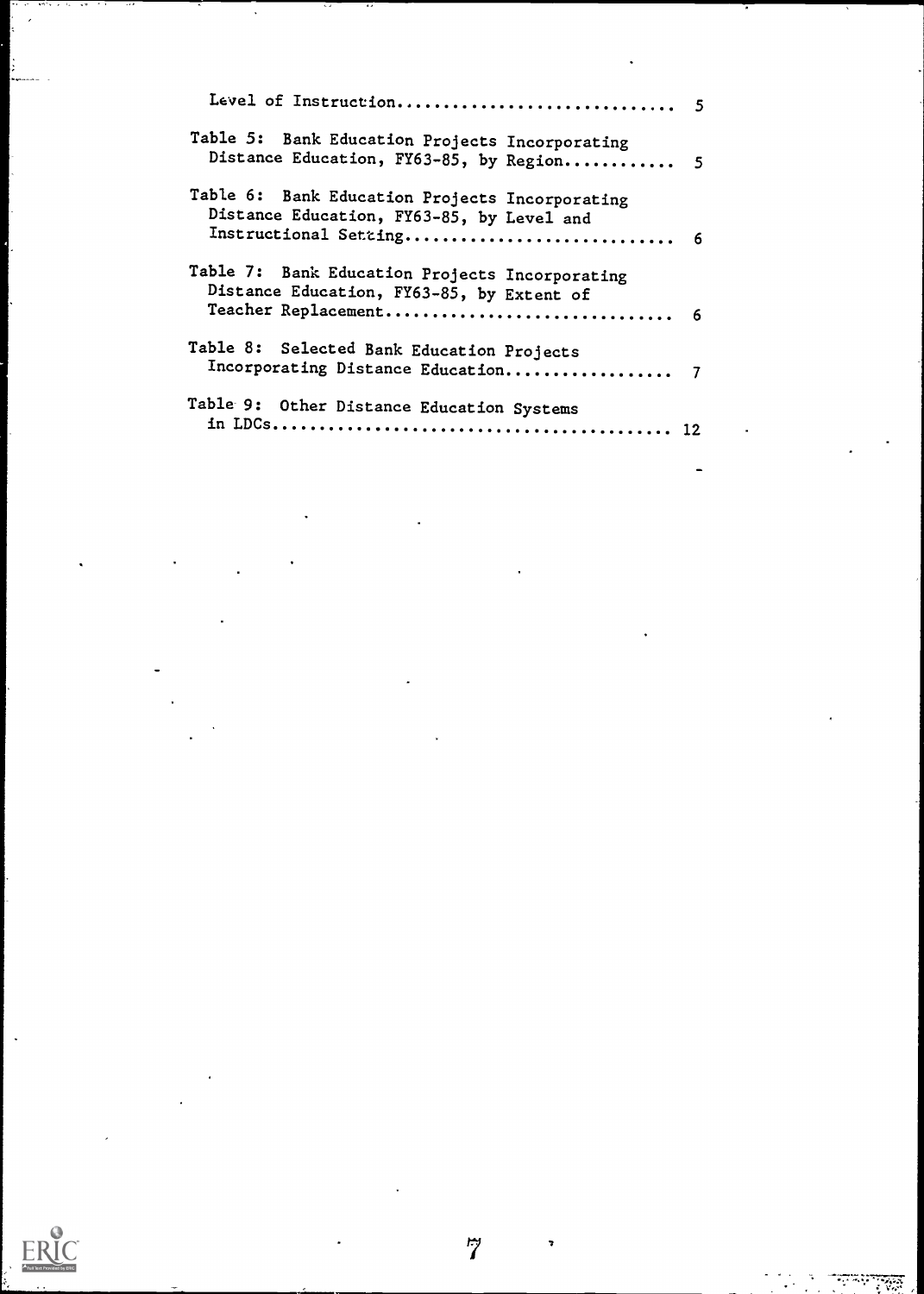### **SUMMARY**

At the Bank, distance education is usually taken to refer to education via broadcasting (television and/or radio) and by correspondence. Distance education projects may include teaching in classrooms and out, in the presence of teachers, qualified or not, or without them. In classrooms, it is often an add-on, complementing face-to-face teaching, but it may replace teachers. Outside classrooms, distance education replaces teachers for all or almost all of the time.

The Bank's first distance education project was in the Ivory Coast in 1970, with fairly disastrous results. Since then, projects have included distance education as a relatively minor component, with the important exception of China III '(for the Chinese television universities). The peak period was 1974-78, when about 19% of education projects included this component. Overall, only 32 projects out of 302 (10.6%) have incorporated distance education. Radio is the medium used most frequently. Television belongs entirely to the early projects, again with the notable exception of China III. The most common types have been non-formal adult education by radio and primary school radio broadcasts. Of the Bank's regions, E. Asia, E. Africa and W. Africa have used distance education most, accounting for 24 of the 32 projects.

In Type A projects, distance teaching was added on as an enrichment to existing face-to-face teaching, and its use by teachers is largely voluntary. In Type B projects, teachers were deliberately. replaced by distance education for some of the week, to improve the quality of mainline instruction offered in mathematics and/or language. In Type C projects, of which there were many, distance education was the only, or almost the only, teaching because qualified teachers and classrooms were not available. Teaching was focussed in non-formal adult education, in fields such as health and agriculture, or on in-service teacher training. None involved teaching children. In Type D projects, distance education was the only teaching mode, because sufficient qualified secondary or university-level teachers were not available, though classrooms were built or found.

Many developing countries have implemented Type C or D distance education projects in recent years without Bank assistance.

Cost-effectiveness of distance education projects, whether Bankfunded or not, is difficult to determine in terms of cash spent and gains in learning, yet projects of Types C and D offer large numbers of students educational opportunities not otherwise available because of shortages of qualified teachers and/or classrooms.

Educational objectives should be clarified before the Bank invests in infrastructure (such as studios) for distance education. Type B projects will not be cost-effective unless they are sharply focussed on quality improvement, as in the Thailand radio mathematics project.

'Teacher replacement' projects (Types C and D) can be particularly efficient ways of expanding capacity to meet social demand, as in China, and for answering urgent needs for formation of human capital. To be successful, such projects must be managed well, with proper attention being paid, where appropriate, to accredi,ation, quality of teaching materials and broadcasts, delivery systems and student support services.

8

 $-1 -$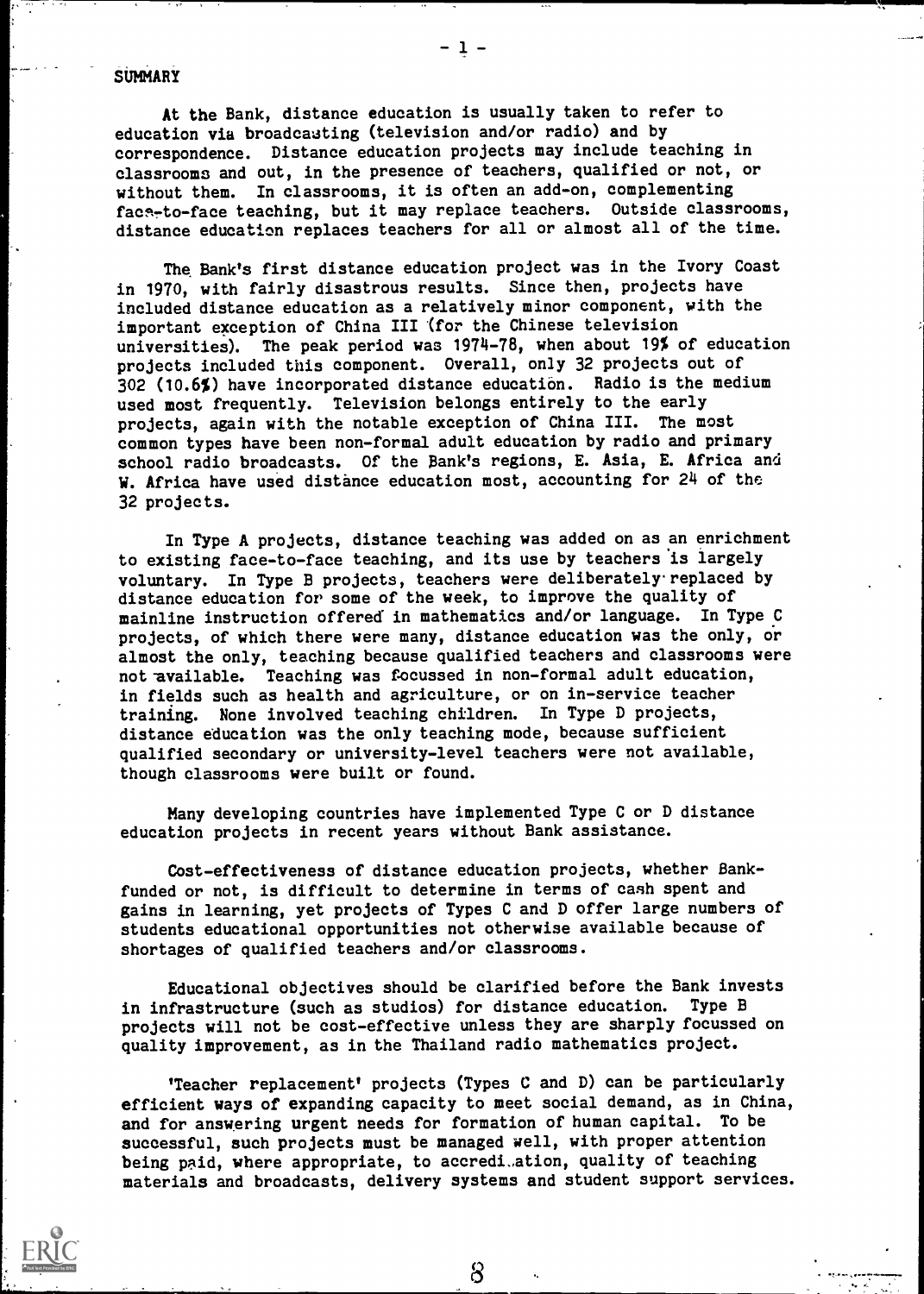### INTRODUCTION

What is distance education? Perraton (1982) defines it as 'an educational process in which a significant proportion of the teaching is conducted by someone removed in space and/or time from the learner'. At the Bank, it seems that the term is usually taken to refer to education via broadcasting (television and/or radio) and by correspondence. Textbooks, audio- and video-cassettes, science kits and other items of learning materials all provide teaching prepared by someone removed in space and time from the learner, but in the Bank they are not regarded as offering distance education unless they are integrated with broadcast or correspondence courses. So Paraguay IV, which upgrades rural primary school teachers through printed materials, does not get listed as a distance education project.

Distance education is a slippery concept, however. The lab $/1$  is attached to instruction in classrooms and out, in the presence of teachers (qualified or not), or without them. In classrooms, it often complements face-to-face teaching: it may simply enrich in a general way what teachers provide, as in Malaysia, or it may take over from teachers for an hour or two each day, teaching content beyond their capabilities, as in Thailand. Outside classrooms, distance education may replace teachers for all or almost all of the time, as in Lesotho. And just to confuse the issue further, there are examples of distance education in classrooms but more or less without teachers, as in China.

Distance education methods are used for formal courses at all levels, whether leading to qualifications ('equivalency') or not, and for non-formal education of many kinds.

Is such a slippery concept worth a general operational review? Is it simply a vaguely useful component that may be considered as an addon to certain Bank education projects when somebody enthusiastic pushes for it? What does the Pank's experience tell us?

#### THE BANK'S EXPERIENCE WITH DISTANCE EDUCATION

Anyone who was in the Bank working on education projects in the 1970s will recall the apparently disastrous Ivory Coast educational television experiment (see Hawkridge and Robinson, 1982, for a summary). Although evaluatio. studies showed some positive outcomes, the project has 'sunk without trace' and educators say that never was so much wasted, including Bank funds, on such poor television broadcasts with so little effect. This project coloured attitudes towards distance education throughout the international aid and lending community, and it was the Bank's first to include distance education.

Since then, with rare exceptions such as China III, projects have incorporated distance education only as a minor component, sometimes extremely minor. (The Bank identifies particular parts of projects for funding, and calls them components.) Overall, 32 education projects show clear evidence of distance education components (Table 1). The peak period for distance education was 1974-78, when it was included in only 19% of Bank education projects (Table 2). In a period when developed and developing countries alike were actually using MORE distance education, the percentage has dropped since 1979 to slightly under 8%.

Ô



 $2 -$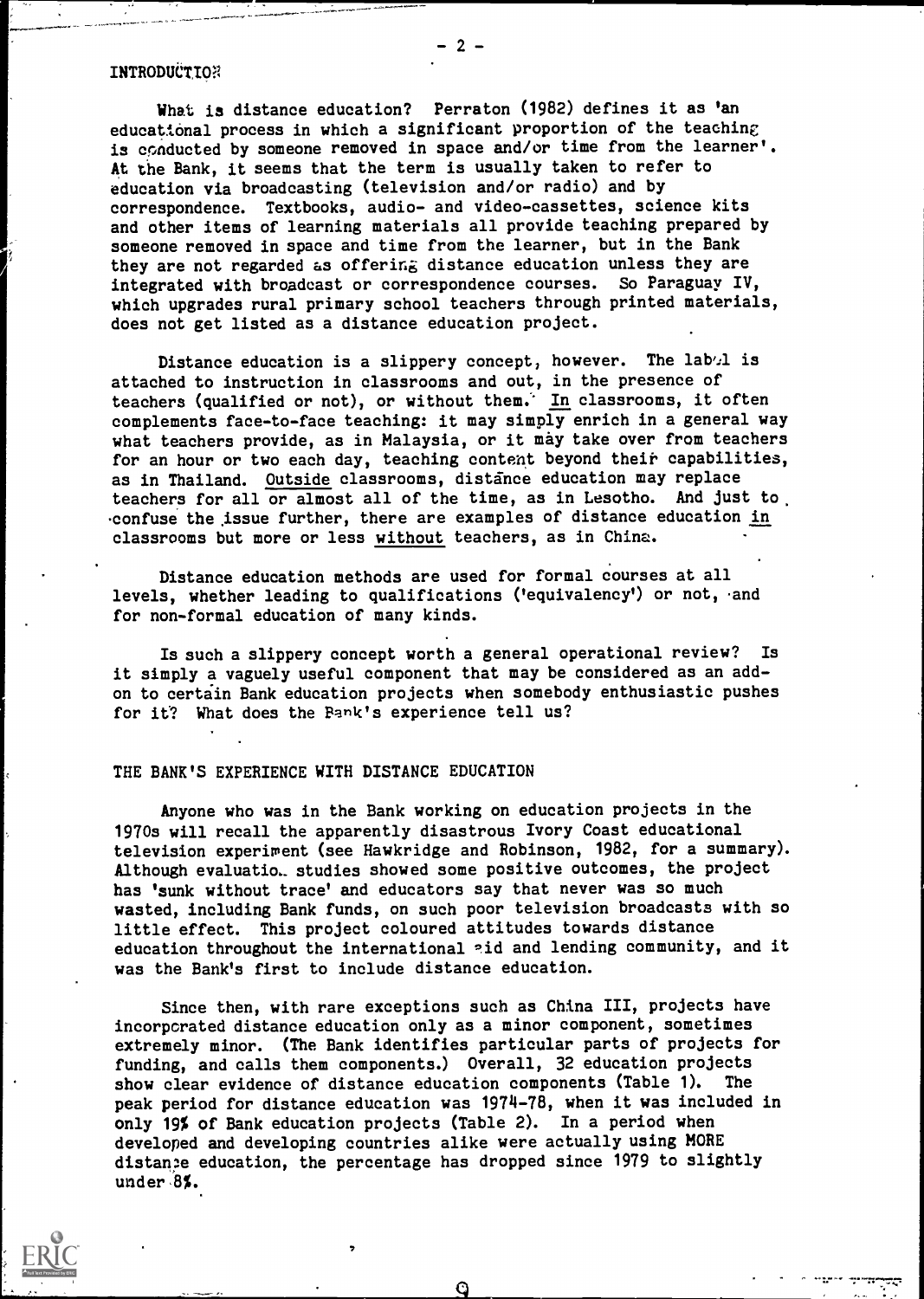# - 3 - TABLE 1

Bank Education Projects Incorporating Distance Education, FY63-85

## By Financial Year

| <b>FY</b> | Projects                                                  |
|-----------|-----------------------------------------------------------|
| 1970      | Ivory Coast I                                             |
| 1971      | Jamaica II, Turkey I                                      |
| 1972      | Iraq I, Malaysia II                                       |
| 1973      | Philippines II                                            |
| 1974      | Mauritania I, Lesotho I, Malaysia III                     |
| 1975      | Ethiopia IV                                               |
| 1976      | Ghana, Kenya III, Indonesia IV, Thailand IV               |
| 1977      | Pakistan III, Philippines IV, Bolivia I, Colombia         |
| 1978      | Somalia III, Haiti II, Philippines V, Mali II, Lesotho II |
| 1979      | Malawi III, Thailand V                                    |
| 1983      | Malawi V                                                  |
| 1984      | China III, China IV, Mali III                             |
| 1985      | Ethiopia VI, Togo II, Pakistan VI                         |

## TABLE 2

Bank Education Projects Incorporating Distance Education, FY63-85

### By Period

|     | Number | Percentage |
|-----|--------|------------|
| .87 | 6      | 8.         |
| 85  | 17     | 19         |
| 130 | 9      | 7          |
| 302 | 32     | 10.6       |
|     |        |            |

It is easy enough to categorise the 32 distance education projects by medium of instruction (Table 3). Radio is apparently the medium used most frequently, although the figure for print is probably too low, simply because reports do not always bother to mention print in a minor form, such as posters or pamphlets. Television belongs entirely to the early projects, ,again with the notable exception of China III. Mention of a medium does NOT necessarily imply, however, that the Bank was lending money for that medium, which may even have existed and been in use for education before the Bank intervened.

Table 3 shows 15 radio only projects, 9 with radio and print only, 4 with television only, 2 with television and print only, 1 with television and radio only, 2 with print only, and only 1, China again, using all three media

 $\pmb{10}$  .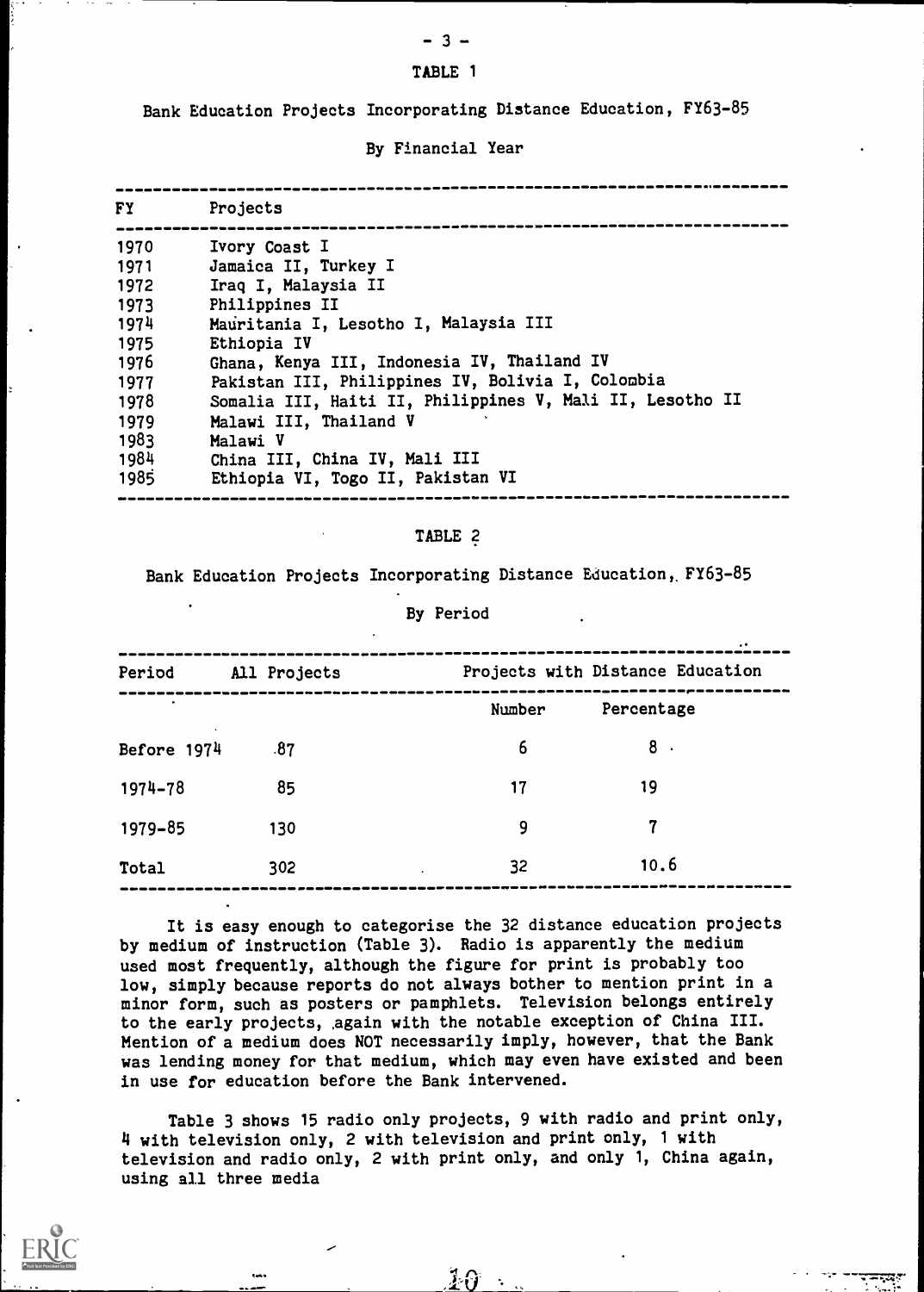# TABLE 3

- 4 -

Bank Education Projects Incorporating Distance Education, FY63-85

| Project        | Television | Radio      | Print      |
|----------------|------------|------------|------------|
| Ivory Coast I  | Yes        |            | Yes        |
| Jamaica II.    | Yes        |            |            |
| Turkey I       | Yes        |            |            |
| Iraq I         | <b>Yes</b> |            |            |
| Malaysia II    | Yes        |            |            |
| Philippines II |            | Yes        |            |
| Mauritania I   |            | Yes        |            |
| Lesotho I      |            | Yes        | <b>Yes</b> |
| Malaysia III   | <b>Yes</b> | Yes        |            |
| Ethiopia IV    | $\bullet$  | Yes        |            |
| Ghana          |            | Yes        |            |
| Kenya III      |            | Yes        |            |
| Indonesia IV   |            | Yes        |            |
| Thailand IV    |            | Yes        | Yes        |
| Pakistan III   | Yes        |            | Yes        |
| Philippines IV |            | Yes        |            |
| Bolivia I      |            | Yes        | Yes        |
| Colombia       |            | Yes        |            |
| Somalia III    |            | Yes        |            |
| Haiti II       |            | Yes        |            |
| Philippines V  |            | Yes        |            |
| Mali II        |            | <b>Yes</b> |            |
| Lesotho II     |            | <b>Yes</b> | <b>Yes</b> |
| Malawi III     |            | Yes        | <b>Yes</b> |
| Thailand V     |            | <b>Yes</b> | <b>Yes</b> |
| Malawi V       |            | <b>Yes</b> | <b>Yes</b> |
| China III      | Yes        | Yes        | Yes        |
| China IV       |            | Yes        |            |
| Mali III       |            | Yes        |            |
| Ethiopia VI    |            | Yes        | <b>Yes</b> |
| Togo II        |            |            | Yes        |
| Pakistan VI    |            |            | Yes        |
| TOTAL          | 8          | 24         | 13         |

### By Medium of Instruction

Next, we can categorise the projects by educational level (Table 4), noting that a single project may serve several levels, possibly through different Bank-identified components. It is not usual, however, for all components in a project to be served through distance education. Non-formal adult education tops the list in Table 4, followed by primary schooling. Universities come bottom, despite the fact that many developing countries now have universities-at-a-distance see Kaye and Rumble, 1981, and Table 8 below).

Table 4 also shows that some regions have incorporated distance education into projects more than others. But Table 5 clarifies the picture, by showing that some regions have used distance education in only a very small percentage of their education projects to date.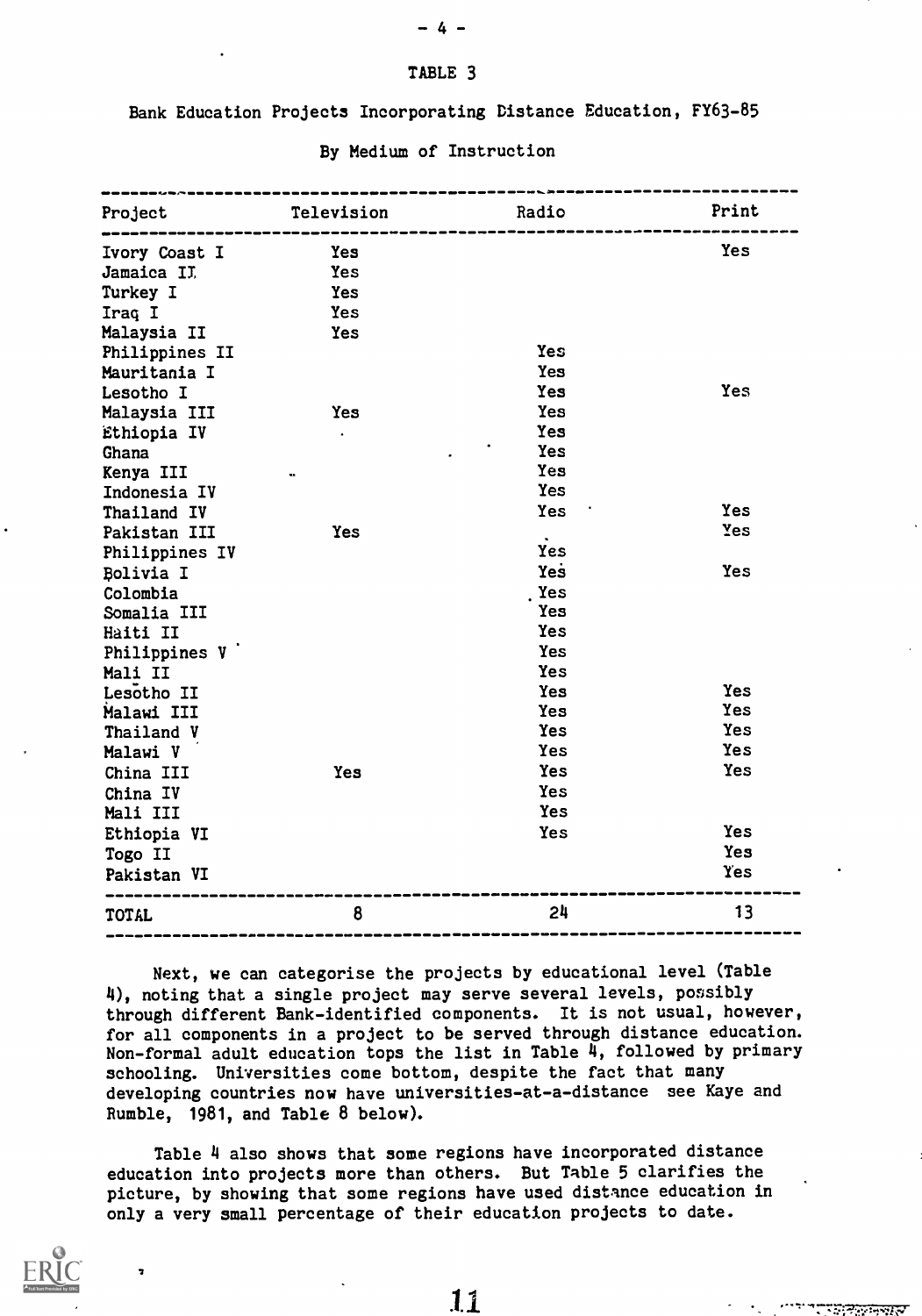# - 5 -

## TABLE 4

## Bank Education Projects Incorporating Distance Education, FY63-85

|     | Region       | Primary | Secondary | <b>Teacher</b> | Non-formal<br>Training Adult Ed. | <b>Univ·</b><br>ersity | No. of<br>Projects |
|-----|--------------|---------|-----------|----------------|----------------------------------|------------------------|--------------------|
|     | E. Africa    |         |           | 2              |                                  |                        |                    |
|     | W. Africa    |         |           |                |                                  |                        |                    |
|     | E. Asia      |         |           |                |                                  |                        | 10                 |
|     | S. Asia      |         |           |                |                                  |                        |                    |
| LAC |              |         |           |                |                                  |                        |                    |
|     | <b>EMENA</b> |         |           |                |                                  |                        |                    |
|     | <b>TOTAL</b> | 16      |           | b              |                                  |                        | 32                 |

# By Region and Level of Instruction

# TABLE 5

Bank Education Projects Incorporating Distance Education, FY63-85

By Region

| Region       | $\mathbf{A}11$<br>Projects |        | Projects Incorporating<br>Distance Education |  |
|--------------|----------------------------|--------|----------------------------------------------|--|
|              |                            | Number | Percentage                                   |  |
| E. Africa    | 60                         | 8      | 13                                           |  |
| W. Africa    | 44                         | 6      | 14                                           |  |
| E. Asia      | 55                         | 10     | 18'                                          |  |
| S. Asia      | 23                         | 2      | 9                                            |  |
| <b>LAC</b>   | 59                         |        | 9                                            |  |
| <b>EMENA</b> | 61                         | 2      |                                              |  |
| <b>TOTAL</b> | 302                        | 32     | 10.6                                         |  |

If we look at a breakdown by level and  $Jy$  instructional setting (Table 6), not surprisingly primary and secondary settings are usually in classrooms with teachers. Adults generally do without classrooms and teachers, whether they are receiving teacher training, non-formal education, or even university courses.

Table 7 categorises the Bank's distance education projects by the extent to which teachers were replaced. Where a single project has several components (e.g., Phillipines V has primary and teacher training components), these are categorised separately.



'12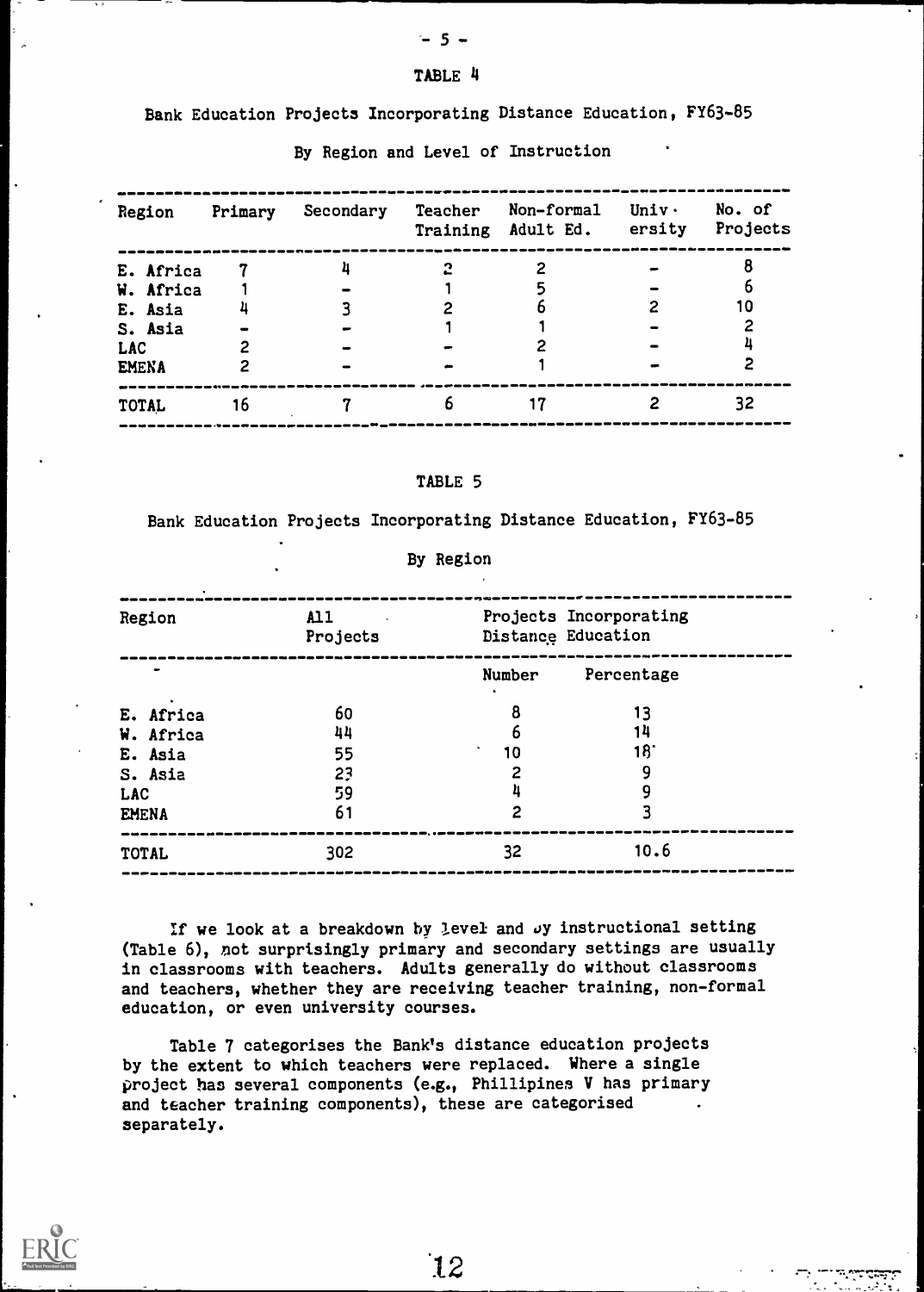Bank Education Projects Incorporating Distance Education, FY63-85

By Level and Instructional Setting

| Level                        | In Class        | With Teachers   |
|------------------------------|-----------------|-----------------|
| Primary                      | All 16 projects | Al. 16 projects |
| Secondary                    | 6 out of 7      | 4 out of 7      |
| Teacher Training 0 out of 6  |                 | $0$ out of $6$  |
| Non-formal Adult 1 out of 17 |                 | 1 out of $17$   |
| University                   | 1 out of 2      | $0$ out of $2$  |
|                              |                 |                 |

# TABLE 7

Bank Education Projects Incorporating Distance Education, FY63-85

By Extent of Teacher Replacement

|    | Type Extent of Teacher.<br>Replacement                                                                                                                                      | Projects                                                                                                                                                                                                                                                                                                                                                                                                           |
|----|-----------------------------------------------------------------------------------------------------------------------------------------------------------------------------|--------------------------------------------------------------------------------------------------------------------------------------------------------------------------------------------------------------------------------------------------------------------------------------------------------------------------------------------------------------------------------------------------------------------|
|    | A Distance education added on,<br>as an enrichment, to existing Iraq I (P), Lesotho I (P),<br>face-to-face teaching and<br>use is voluntary                                 | Jamaica II (P), Turkey I (P),<br>Malaysia II & III (P&S), Ethiopia<br>IV (P&S), Kenya III (P&S), Bolivia I<br>$(P)$ , Lesotho II $(P)$                                                                                                                                                                                                                                                                             |
|    | B Teachers deliberately re-<br>placed by distance education<br>for some of the week, to<br>improve quality of main<br>instruction offered in<br>mathematics and/or language | Ivory Coast I (P), Phillipines V (P)<br>Thailand $V(P)$                                                                                                                                                                                                                                                                                                                                                            |
| C. | Distance education is only<br>or almost only teaching<br>provision as qualified<br>teachers and classrooms are<br>not available                                             | Ivory Coast I (NFA), Turkey I (NFA),<br>Philippines II & IV (NFA),<br>Mauritania I (NFA), Ghana (NFA),<br>Indonesia IV (NFA), Thailand IV<br>(NFA), Pakistan III (NFA), Colombia<br>(NFA), Somalia III (NFA), Haiti II<br>(NFA), Philippines V (TT), Mali II<br>(NFA), Malawi III & V $(P, TT)$ ,<br>Thailand V (TT, NFA), China IV (NFA),<br>Mali III (NFA), Ethiopia VI (NFA),<br>Togo II (TT), Pakistan VI (TT) |
| D  | teaching offered as qualified China III (S,U)<br>teachers are not available<br>though there are classrooms                                                                  | Distance education is only Malawi III & V $(S)$ , Thailand V $(U)$ ,                                                                                                                                                                                                                                                                                                                                               |
|    | $NFA = Non-formal adult education$                                                                                                                                          | $P = Primary$ S = Secondary TT = Teacher training U = University                                                                                                                                                                                                                                                                                                                                                   |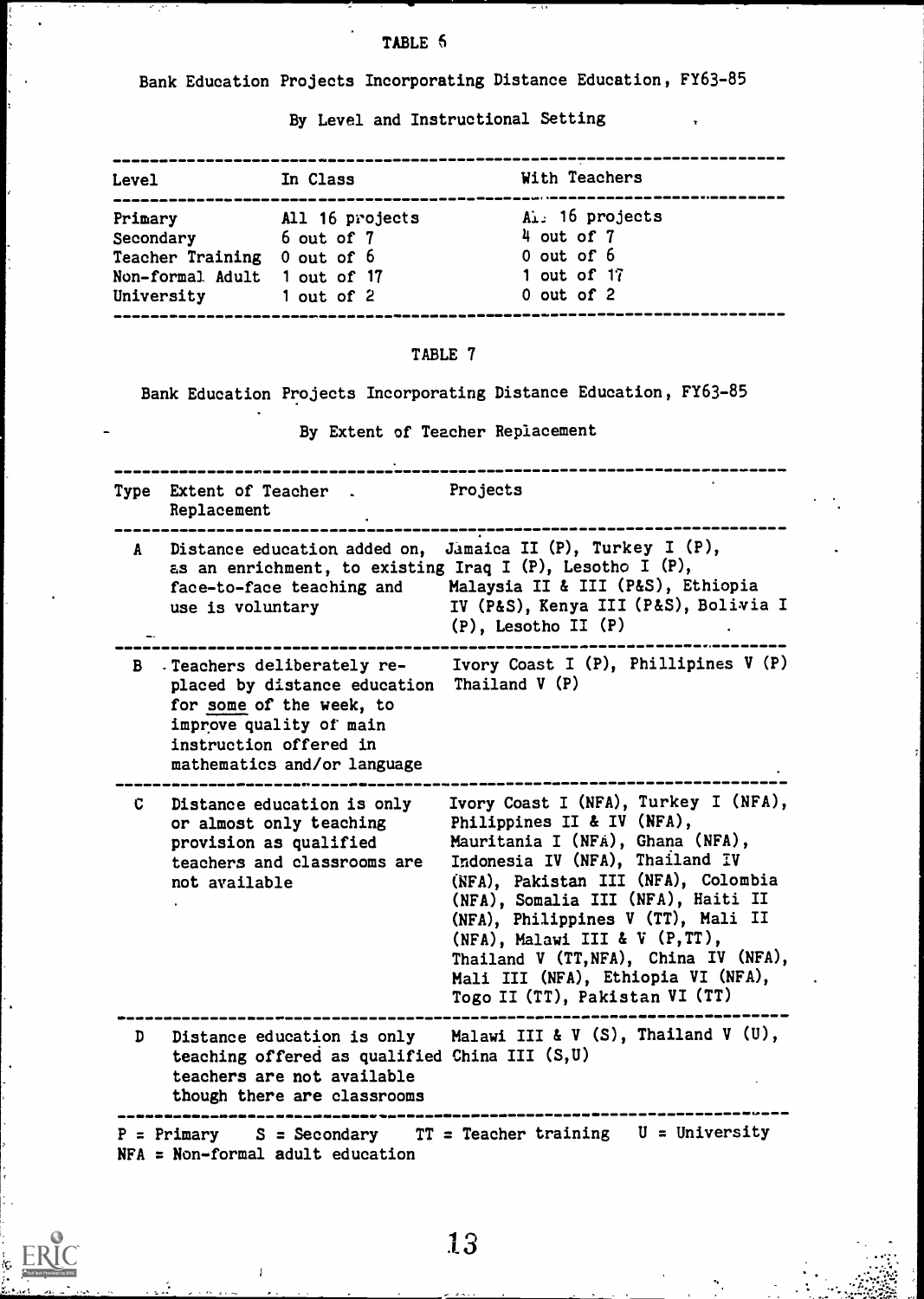As Table 7 shows, in the Type A projects, distance teaching was added on as an enrichment to existing face-to-face teaching, and its use by teachers is largely voluntary, although they were urged to introduce the broadcasts and print materials into their lessons. The projects were all in primary or secondary school settings, and the subjects taught ranged across the curriculum with emphasis on language, mathematics, science and social science.

-7-

In the few Type B projects, teachers were deliberately replaced by distance education for some of the week, to improve the quality of mainline instruction offered in mathematics and/or language. These subjects were chosen because they are basic to the entire curriculum and because most teachers were not qualified to teach them.

In the Type C projects, of which there were many, distance education was the only, or almost the only, teaching because qualified teachers and classrooms were not available. All the distance teaching was focussed in non-formal adult education, usually in fields such as health and agriculture, or on in-service teacher training. None involved teaching children.

In the few Type D projects, distance education was the only teaching mode, becaust sufficient qualified secondary or universitylevel teachers were not available, though classrooms were built or found.

# CASE STUDIES OF BANK PROJECTS WITH DISTANCE EDUCATION

Table 8 summarises characteristics of Bank projects in 6 countries. The case studies that follow exemplify each of the four types.

#### TABLE 8

Selected Bank Education Projects Incorporating Distance Education

| Case Study                 |              | Type Effects measured                                                   | Cost-effectiveness                                                     |
|----------------------------|--------------|-------------------------------------------------------------------------|------------------------------------------------------------------------|
| (primary and<br>secondary) |              | Malaysia II & III A Low usage of TV;<br>learning gains not<br>evaluated | Add-on costs considerable<br>and no evidence of cost-<br>effectiveness |
| (primary)                  |              | Ivory Coast I B Some gains in French<br>language and math               | Perceived as grossly<br>uncost-effective                               |
| Thailand V                 | $\mathbf{B}$ | Improved mathematics                                                    | No verdict on cost-                                                    |
| (primary)                  |              | test scores                                                             | effectiveness yet                                                      |
| Philippines V              |              | C Children improved                                                     | Cost-effectiveness                                                     |
| (teacher training)         |              | language test scores                                                    | unproven                                                               |
| Malawi III and V           |              | D Large numbers of                                                      | Cost-effectiveness                                                     |
| (secondary)                |              | passes in tests                                                         | demonstrated                                                           |
| China III                  | D            | Very large numbers                                                      | Prima facie, very                                                      |
| (university)               |              | of graduates                                                            | cost-effective                                                         |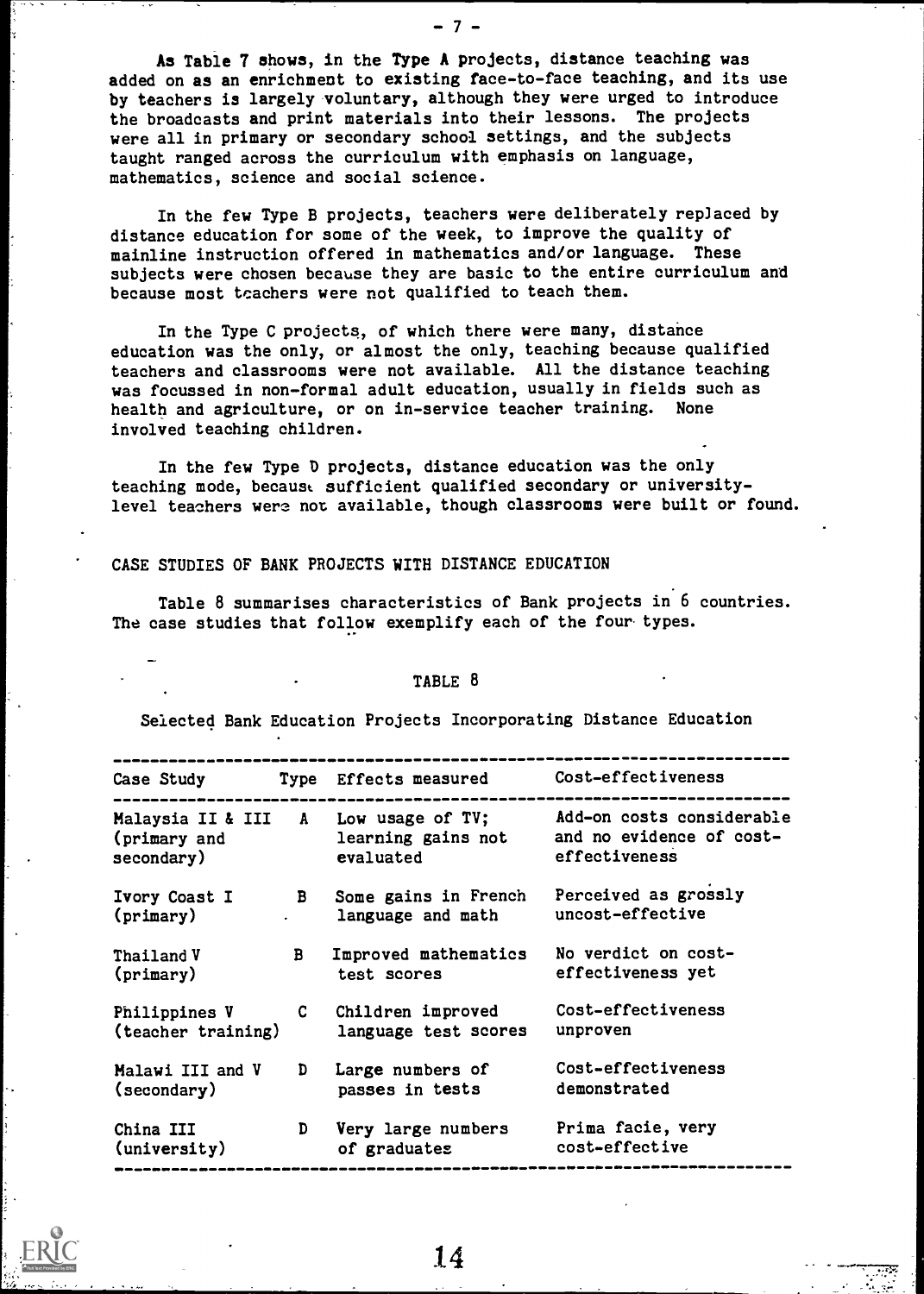# Nalayaia II & III

In this Type A project, Malaysia wished to enrich science and mathematics teaching in rural primary and secondary schools. Malaysia II provided a television studio and 5,500 receivers (2,500 with generators). By 1981 29 different lesson series were being broadcast during the school year, 37 hours a week, day-time only. The role of television was supplementary, with an add-on cost, and the Government was unable to oblige or persuade all teachers to incorporate the broadcasts into their teaching. Of schools with a receiver, 62% (primary) and 42% (secondary) switched on at all, and 45% and 27% on average viewed a series, with only 40% and 25% on average viewing a particular broadcast, despite some in-service teacher training in using educational television.

Malaysia III extended educational television to the eastern provinces of Sabah and Sarawak by building and equipping another studio and providing 2,200 receivers (with 1,700 generators). It also extended educational radio into the same area by building and equipping two studioes in Sabah, and supplying 900 receivers. Figures for the use of broadcasts were reported as 74% (primary) and 51% (secondary) in 1981 but dropped to 47% and 22% by 1983. The main factor was said to be deterioration of equipment. Visits to Sabah schools revealed that usage in 1g83 was actually much lower, reflecting a poor return for a substantial add-on cost. In Sarawak, a team of competent technicians encouraged use, and figures were 60% and 33%. No data are available on learning effects of Malaysia II and III; add-on costs were considerable.

### Ivory Coast I

 $-$ The Bank became involved in this Type B project in 1970, just before television teaching began in the Ivory Coast. Other international agencies were drawn in, too, and the project depended on a large and very expensive expatriate staff (188 in 1975), mainly French. It was aimed at aiding educational reform and upgrading the quality of teaching, borrowing ideas from the El Salvador, Niger and American Samoa experiments. Classes in primary schools were to be taught substantially through television, and over 15,000 were being reached in 1980. Nonformal adult education broadcasts were planned as well.

The project failed for complex reasons (see Hawkridge and Robinson, 1982). A large evaluation study yielded results that have been variously interpreted. Students from television schools seemed to have improved their spoken, but not written, French, and in some grades the results for mathematics similarly favoured them compared with other students in other schools. The broadcasts were much criticised, although they appear to have reiuced some inequities between rural and urban schools.

What is absolutely clear, however, is that the country could not sustain the immense add-on cost of educational television, as it had been provided, despite some evidence of benefit. The project was not perceived to be cost-effective by the funding agencies or the borrower, and was abandoned.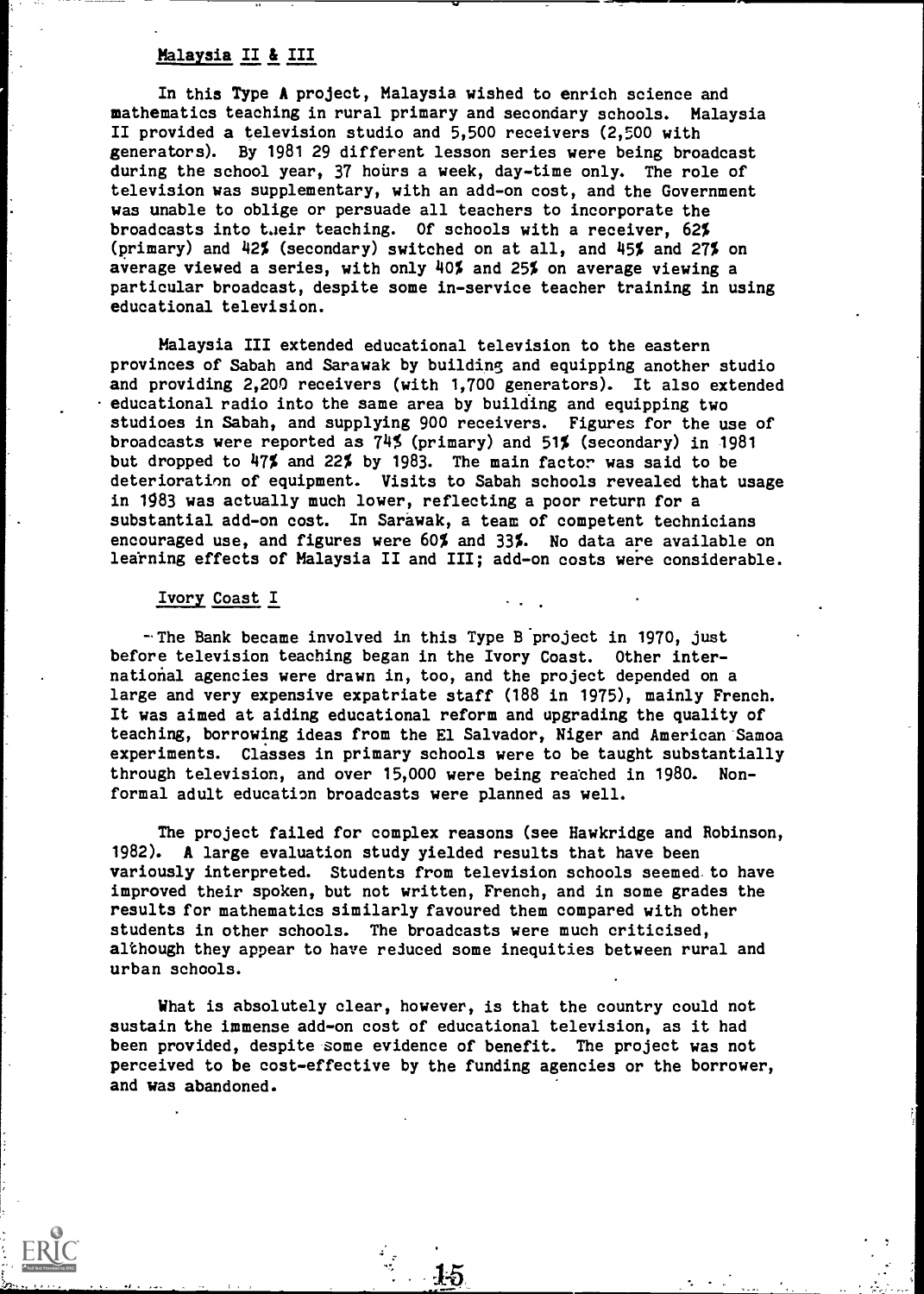## Thailand V

This project started in 1979. It includes considerable use of educational radio, which had been used in Thailand for some 25 years previously. The largest radio-supported component (Type B) is in-school and an extensive range of 'teacher replacement' lessons in mathematics and Thai language has been developed (Type B). These are a pedagogical model for unqualified teachers, thereby presumably performing an inservice training function (Type C) as well as teaching the children. Three other components entail Type C radio out-of-school: a) for adult equivalency courses, b) for open university courses, and c) for nonformal adult education for development. For a) and b), the plan was to produce radio courses reinforced by direct mailing of print materials and by discussion in self-help groups without tutors.

The radio lessons for schools are based on lessons prepared for Radio Mathematics (Nicaragua), and Galda (1985) reported that Thai schools using the broadcasts did consistently better in mathematics than controls that did not. This difference was greater in the rural northeast than around Bangkok, showing that the project was reducing regional inequities. Teachers were also positive about the broadcasts and their effects. Although there was a small add-on cost, the return was judged to be worthwhile. No verdict was delivered on cost-effectiveness.

The costs and effects of the Type C components have not been evaluated yet.

### Philippines V

.The project began in 1978, with the objectives of developing and evaluating the cost-effectiveness of using educational radio for inservice teacher training (Type C), and as a direct medium for classroom teaching in primary schools (Type B). Transmission problems led to the 80 30-minute teacher training broadcasts being sent out on cassette to some areas, but over 17,000 teachers took the course. In the classroom, radio was percejved as important support, with 140 radio lessons and worksheets for each of Grades 4-6. Just over 2,000 classes were involved.

A limited and indirect evaluation of the Type C teacher training component, based on pre- and post-tests of classes' knowledge of Filipino, only one of the five subjects taught, showed that teacher training by radio was more effective in raising children's scores than any other combination. Textbooks plus teacher training by radio provided greatest cost-effectiveness, mainly because the average add-on costs of radio lessons were comparatively high, with development costs for the broadcasts being spread over only the project teachers. As marginal costs were low, costs of expansion into a national system could have been reasonable. Without further evaluation, however, the project's cost-effectiveness remains unproven.

## Malawi III and V

The Malawi Correspondene College (MCC) started in 1965 and in 1979, when the Bank became interested, was broadcasting about 15 hours of lessons a week through the Malawi Broadcasting Corporation in support of its correspondence courses for primary and secondary qualifications, and for teacher education (Type C). Students taking MCC primary and teacher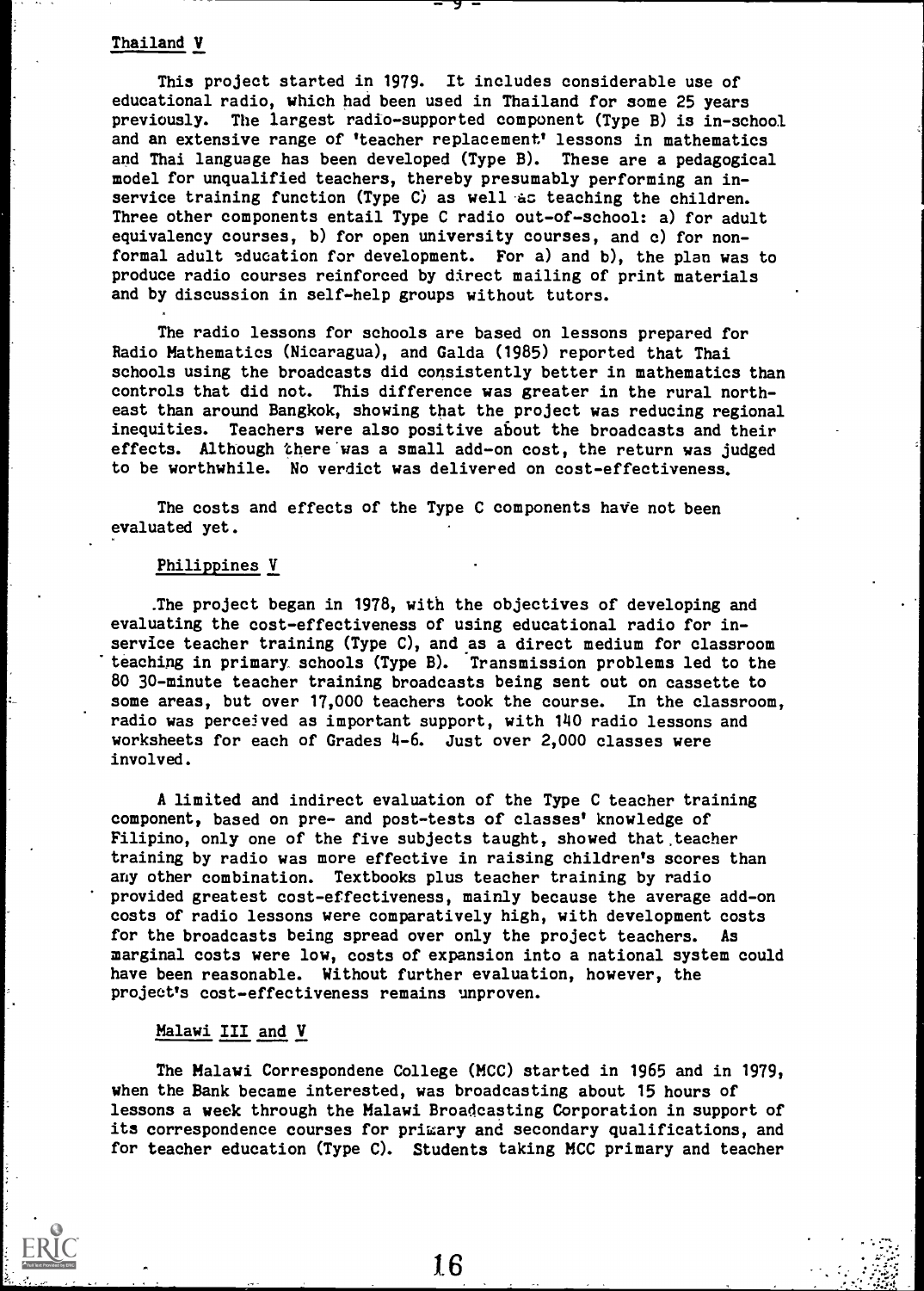education courses were studying independently, but 2,880 taking secondary school equivalency courses were studying in makeshift primary school buildings with very little equipment, under supervision by primary school teachers many of whom lacked secondary schooling and were not qualified to teach at secondary level (Type D).

Among Malawi III's objectives was an increase in the pass rate (21% in 1979) for these secondary students, through improving the buildings of 30 selected study centres, in which they studied for up to 6 hours a day, and by upgrading the headquarters building where print materials were prepared and printed. The refurbished centres alone would serve 2,720 students, the studio and control room would be upgraded and reequipped, and new printing equipment installed. The project did not include similar objectives for students taking the primary and teacher education courses.

Derkx (1982) reported that the MCC had 13,800 active students in 1982, with some 90 centres operating. The 29% pass rate for 1981 was 'acceptable for correspondence study' and the 1981/82 cost per student was well below that for conventional secondary schools. Thus in Malawi a Type D project produced cost-effective results.

### China

By far the largest and most important of these distance education case studies is China III, the Chinese television universities (TVUs) project (Type D). The TVUs 'began operating in a national system in 1979 and by 1985 had enrolled about 1,000,000 students, most of them taking a college degree. The system is complex. The Central Radio and Television University (CRTVU) in Beijing only makes teaching materials (TV and radio broadcasts, study guides and textbooks), and enrols no students. Of the 28 provincial television universities (PTVUs), some produce materials, but all enrol students through local TV classes, normally established under the auspices of and located in premises of factories, local government bureaus, commercial enterprises, etc. Most students are 21-35 years old and are high school graduates who have passed a competitive entry examination. Most are released on basic pay to study full-time, 6 hours a day, 6 days a week, taking at least 3 years to graduate. About 20% are unassigned (unemployed) youth, who, unlike the rest, are not guaranteed a job when they graduate or stop studying; their fees have to be paid by their families, not employers.

China III is helping the TVUs to expand to at least 1.3 million registered students by 1990 through providing printing presses and television production equipment for the CRTVU, production and transmission equipment for 9 major PTVUs and video production equipment for 19 minor PTVUs. It is also supplying computers, scientific apparatus and technical assistance of many kinds to all the TVUs. The curriculum is heavily oriented towards science and technology.

China III started only two years ago and educational effects of the Bank's input certainly cannot yet be seen. Claims of cost-effectiveness therefore rest so far on the record of the TVU system as a whole. Costs per student or per graduate are not yet available, although they are known to be substantially lower than those of conventional Chinese higher education institutions. The Bank's \$65 million investment should achieve very significant economies of scale in this equivalency project, with as many as 2 million students to be registered for courses by about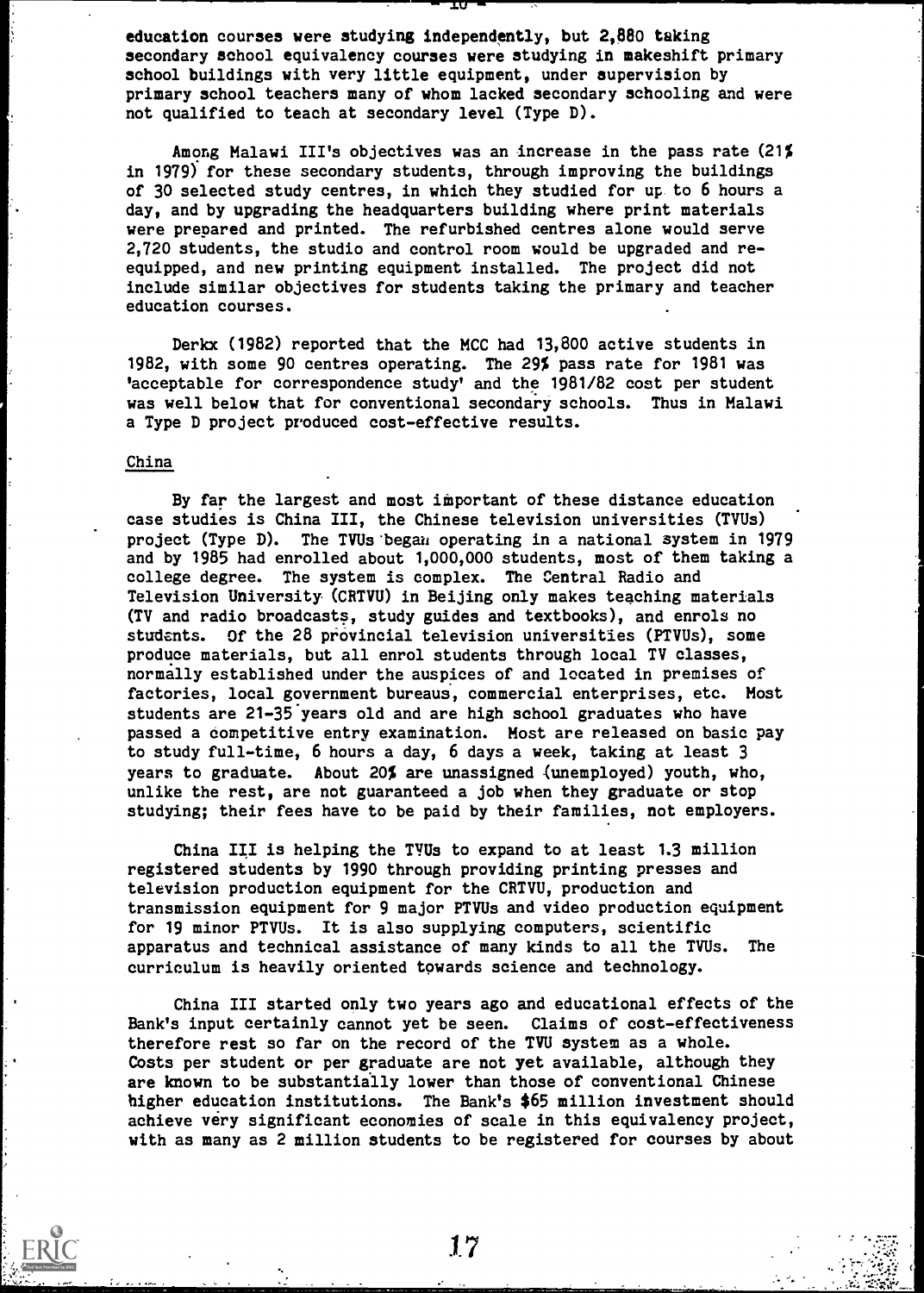1995. Already the system produces well over 100,000 graduates a year, on average, by providing teaching through television and text to classrooms where very few qualified teachers exist.

## COST-EFFECTIVENESS OF THE BANK'S DISTANCE EDUCATION PROJECTS

Cost-effectiveness should be a principal factor in determining Bank investment policy. Regrettably, comprehensive evaluation studies do not exist for any of the Bank's 32 distance education projects, therefore it is difficult to draw firm conclusions about the cost-effectiveness of each, relative to the others or relative to projects not containing distance education, in terms of cash spent and learning gains.

Generally speaking, the picture on costs is clear enough. Broadcast lessons in classrooms, with teachers present, cost something, extra, whether they are for enrichment (Type A) or to take over instruction temporarily from poorly qualified teachers (Type B). The extra costs per student are not high when only radio is involved, but rise if printed materials must be developed and distributed as well. When television is introduced the cost per student may rise even further, depending on the professional quality of broadcasts.

In Type A projects it is rare for students' achievement data to show that these lessons have had any discernible effect. Effects of broadcasts often cannot be isolated from the effects'of other educational influences (see Eicher and others, 1982, for extensive discussion of this. problem). Type B projects receive more careful evaluation, and some evidence of learning gains has been found in each project.

-Radio broadcasts direct to adults for non-formal education (Type C) are also an add-on cost, but they often do something that is very aifficult to do any other way: they reach cheaply large numbers of people, usually scattered over a wide area. Their effects are costly to measure (Jamison and McAnany, 1978) therefore their cost-effectiveness is not proven. Type C projects for in-service techer training have not yet been shown to be cost-effective, although they have had some effects.

Where the Bank's projects (and others) may be able to show costeffective use of distance education is in reaching and teaching students, in classrooms, without to :hers, for equivalency examinations (Type D). Perraton's (1982) volume of studies underlines this point, which is confirmed by more recent evidence from China III. Students are prepared for identical or similar tests of achievement as are taken by students attending conventional institutions in those countries. Even without comprehensive evaluation studies, there is prima facie evidence that they operate at a lower cost per student, and probably at lower cost per 'graduate', and they successfully teach students who would be unlikely to obtain equivalent education through other institutions.

### NON-BANK DISTANCE EDUCATION SYSTEMS IN LDCs

From the literature (e.g., Kaye and Rumble, 1981, Raggatt and Harry, 1985) it is clear that many LDCs have been establishing viable distance education systems for teaching equivalent courses, without teachers or classrooms (Type C). Table 9 lists examples that have not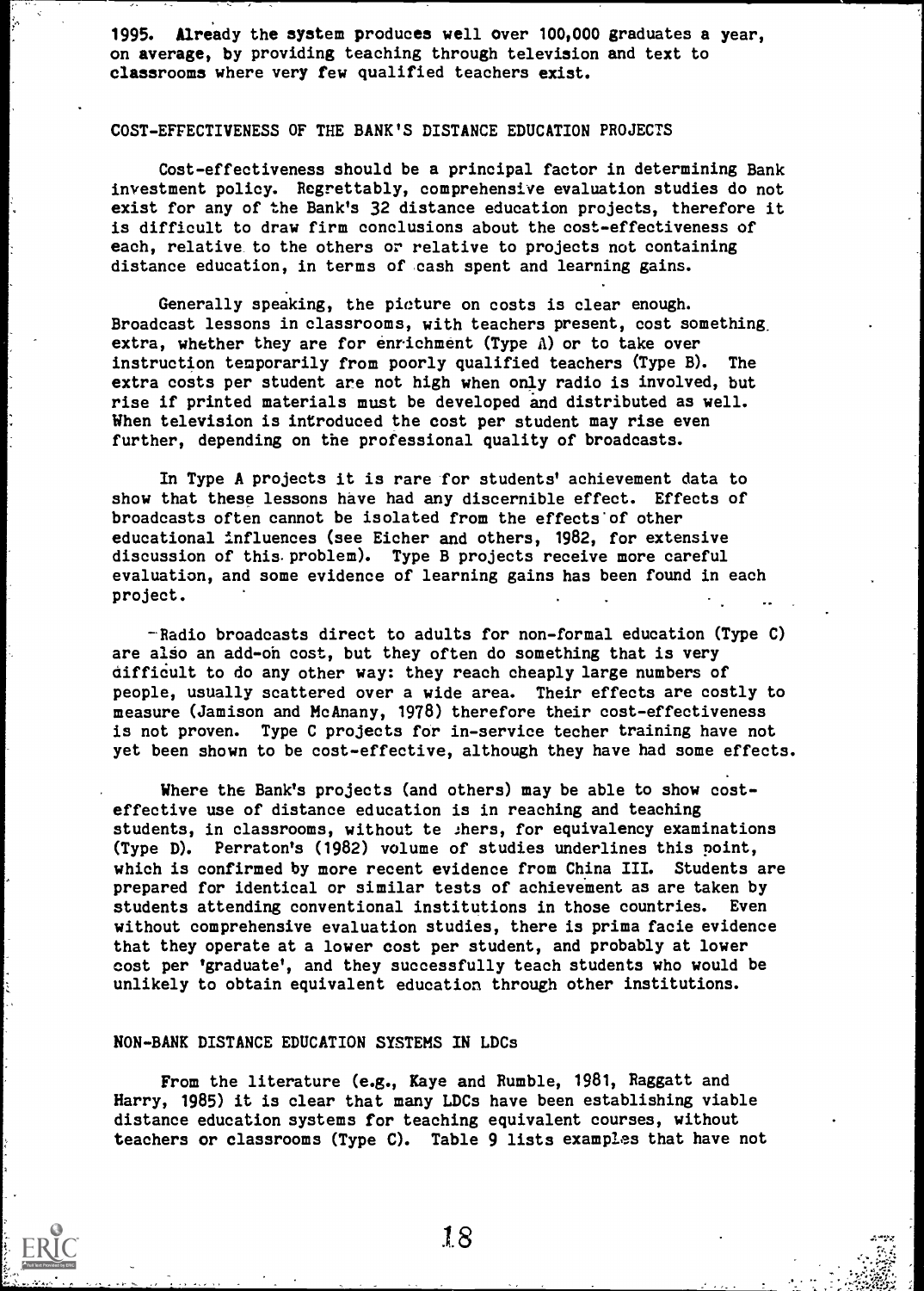had the support of the Bank, for whatever reason. Some were quite ephemeral projects, most are now large and firmly established national or regional institutions. From this list it is clear that many governments perceive distance education as worth exploiting, particularly at secondary and post-secondary levels, though in most cases comprehensive evaluation studies are not available. Each year, at least one developing country is setting up a new permanent distance education system, thus expanding educational provision and opportunity.

 $12 -$ 

### TABLE 9

Other Distance Education Systems in LDCs

| Country        | Name of System                                  | Level     | <b>Type</b> |
|----------------|-------------------------------------------------|-----------|-------------|
| Brazil         | Educational Television Foundation               | P         | D           |
| Costa Rica     | Universidad Estatal a Distancia                 | U         | $\mathbf c$ |
| India          | Nat'l Council of Educ. Res. & Trg               | <b>TT</b> | $\mathbf C$ |
|                | Open University (being established)             | U         | $\mathbf c$ |
| Indonesia      | Centre of Techn. and Communication <sup>#</sup> | <b>TT</b> | $\mathbf c$ |
| Kenya          | Correspondence Course Unit                      | TT        | $\mathbf c$ |
| Korea, Rep. of | Air-Correspondence High School                  | S         | C           |
|                | Air-Correspondence Junior College               | U         | $\mathbf c$ |
|                | Open University                                 | U         | C           |
| Mauritius      | College of the Air                              | S         | B           |
| Mexico         | Radioprimaria                                   | P         | A           |
|                | Telesecundaria                                  | S         | B           |
| Nigeria        | Nigeria Teachers' Institute                     | <b>TT</b> |             |
|                | University of Lagos Correspondence Inst.        | U         | C-          |
| Pakistan       | Allama Iqbal Open University                    | NFA/TT/U  | C           |
| Peru           | Universidad Abierta a Distancia                 | U         | C           |
| Philippines    | University-on-the-Air                           | П         | $\mathbf c$ |
| Sri Lanka      | Sri Lankan Open University                      | TT/U      | $\mathbf c$ |
| Swaziland      | Teacher Training Programme                      | TT        | C           |
| Venezuela ·    | Universidad Nacional Abierta                    | U         | $\mathbf c$ |
| Zimbabwe       | In-Service Teacher Education (ZINTEC)           | <b>TT</b> | C           |

Is likely to receive Bank support.

Are borrower countries slow to ask the Bank for help in setting up distance education, or is the Bank slow to suggest using distance education, or is it a bit of both? From the Bank's experience to date, it might be reasonable to expect that the Bank would be interested in funding more Type C and D 'teacher replacement' projects.

The Bank's early record, say some staff, shows that up to about 1975 it concerned itself more with strengthening the physical infrastructure of education systems (e.g. by paying for buildings and equipment). It has been suggested that the Bank's focus on capital investment in buildings may even have led it to overlook benefits to be gained from investment in distance education systems that depend little on buildings.

Table 8 shows that a number of the Bank's clients perceived the lack of distance education an urgent problem in post-secondary education. They did not underestimate the numbers of well-motivated students available to allow their new distance education systems to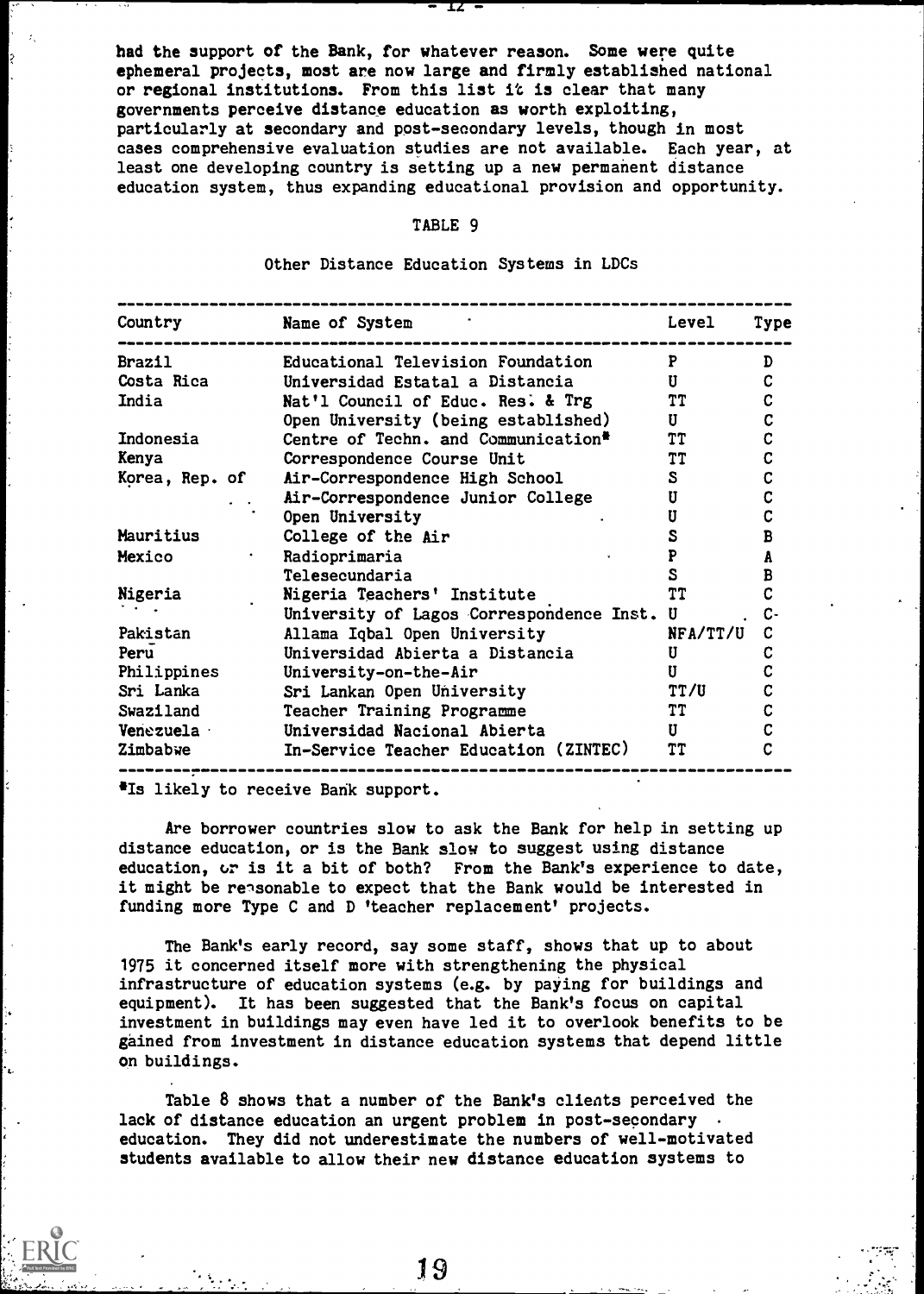achieve significant economies of scale. Is it that governments do not find it necessary to seek loans for distance education? Or do the Bank's procedures in setting up projects favour production of conventional textbooks rather than distance education broadcasts and texts, perhaps because indicators of success are more easily established and measured (see Appendix 1 for some key indicators of performance in distance education)? Is the Bank missing important opportunities for investing in national development through distance education?

#### LESSONS FROM THE BANK'S EXPERIENCE

What overall lessons are to be learned from the Bank's experience to date, and should the Bank be advocating distance education?

As in other fields, investment in infrastructure (e.g., television studios) without clear agreement on educational objectives is wasteful. Achievement of these objectives must be supervised, and proper supervision requires prior agreement on objectives.

Where the educational objectives involve adding on distance education to conventional systems, the cost-effectiveness of this approach is questionable, particularly in Type A projects. If distance education is sharply focussed on improving the quality of teaching available, as in the Thailand radio mathematics project (Type B), the investment is more likely to be.cost-effective. Perhaps the Bank should go so far as to say that resources for broadcast lessons to students in classrooms should be provided by the Bank only when it can be shown that most teachers available cannot do the teaching required.

Similarly, resources for radio broadcasts for non-formal adult education be provided by the Bank only when it can be shown that large numbers will be reached, usually over a wide geographical area? But formal education Type C projects may well be worth funding if they teach students for equivalent examinations without teachers or classrooms.

Finally, this GOR indicates that projects that provide distance education instead of teachers can be efficient ways of expanding capacity to meet social demand or for answering urgent needs for formation of human capital; as in China. To be sure, such projects will be successful only if managed well, with proper attention being paid, where appropriate, to matters such as accreditation, quality of teaching materials and broadcasts, delivery systems (including transmission networks and mail) and student support services, whether for tutoring or counselling. Resources for distance education should be concentrated in those projects (Types C and D) where it is likely to be a cost-effective means of teaching for 'equivalency'.

These are lessons that can be drawn from this brisf review. Doubtless there are others. The evidence is strong enough to suggest that distance education should feature more prominently in Bank projects in the 1990s than it has so far in the 1980s.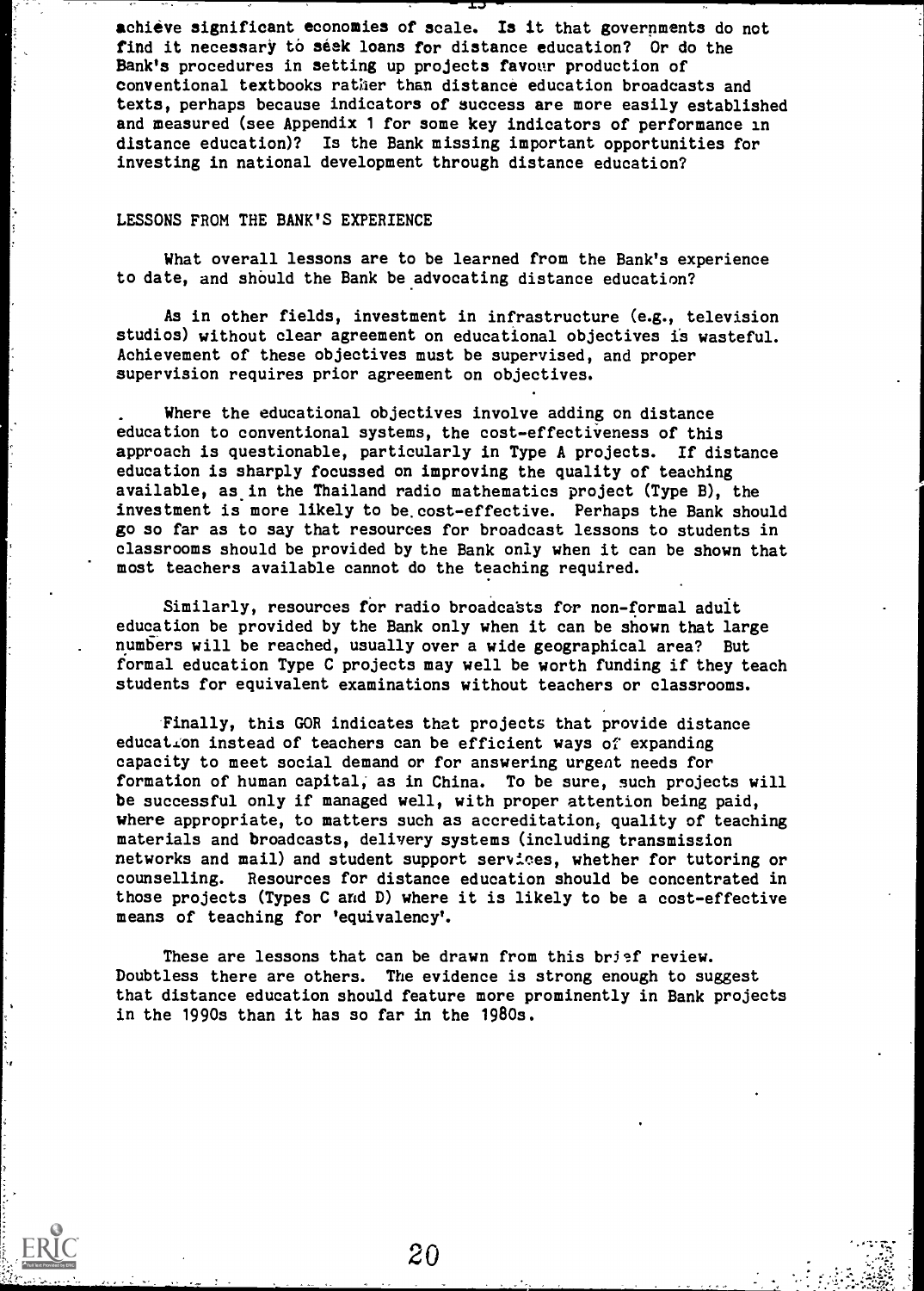### References

Derkx, T. (1982). Report on the Malawi Correspondence College. Washington DC: The World Bank, Education Division, East Africa Projects (mimeo).

Eicher, Jean-Claude, Hawkridge, David, McAnany, Emile, Mariet, Francois and Orivel, Francois (1982). The Eccnomics of New Educational Media Vol. 3, Cost and effectiveness overview and synthesis. Paris: Une co.

Galda, Klaus (1985). Learning math by radio. Development Communication Report, 49, Spring.

Hawkridge, David and Robinson, John (1982). Organizing Educational Broadcasting. London and Paris: Croom Helm and Unesco.

Kaye, Anthony and Rumble, Greville (eds.) (1981). Distance Teaching for Higher and Adult Education. London: Croom Helm.

Jamison, Dean T. and McAnany, Emile G. (1978). Radio for Education and Development. Beverly Hills: Sage.

Perraton, Hilary (ed.) (1982). Alternative Routes to Formal Education: Distance Education for School Equivalency. Baltimore: Johns Hopkins for the World Bank.

Raggatt, Peter and Harry, Keith (eds.) (1985). Trends in Distance Higher Education. Parts I and II. Milton Keynes: The Open University Distance Education Research Group (mimeo).